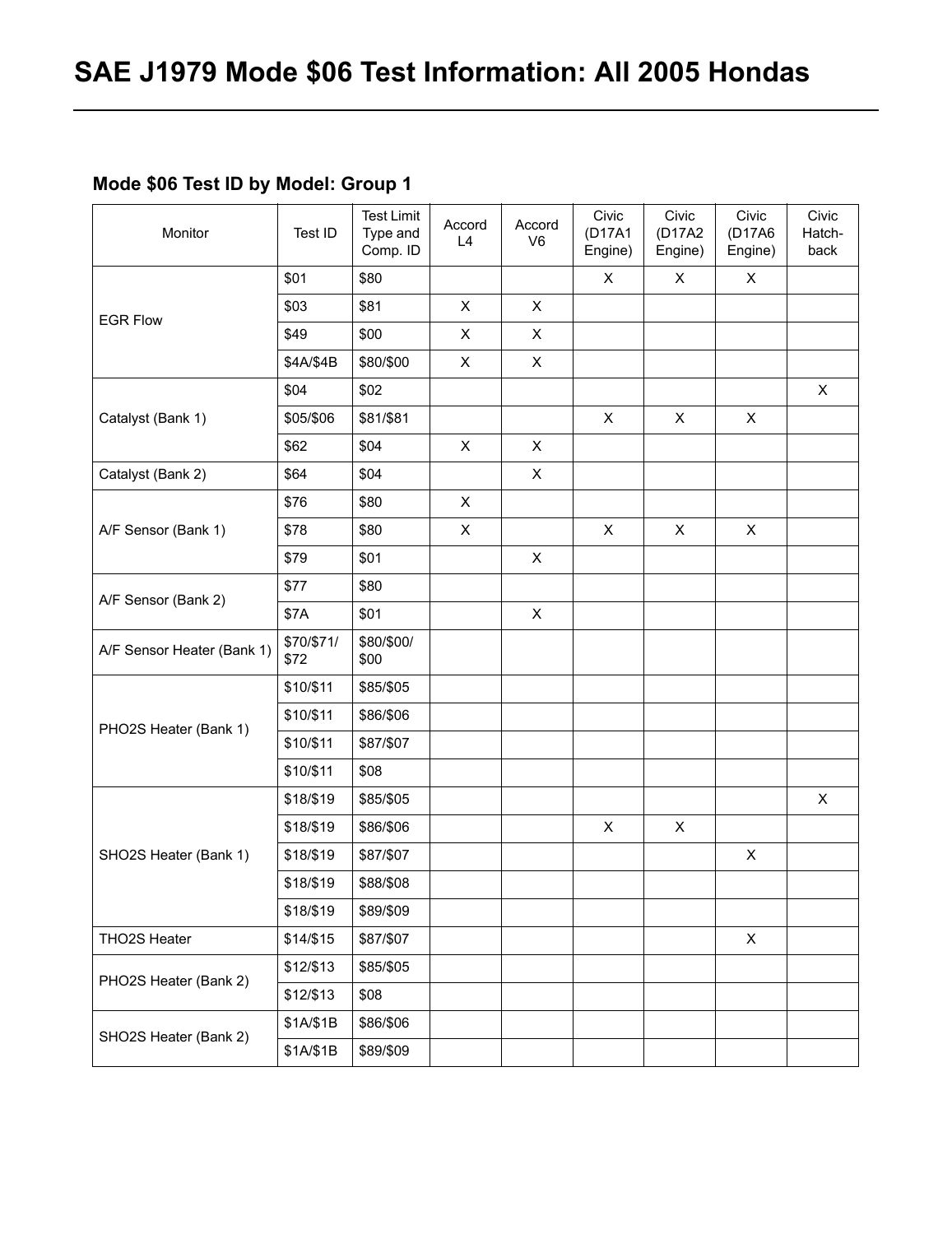### **Mode \$06 Test ID by Model: Group 1 (contíd)**

| Monitor              | Test ID                 | <b>Test Limit</b><br>Type and<br>Comp. ID | Accord<br>L4 | Accord<br>V <sub>6</sub> | Civic<br>(D17A1<br>Engine) | Civic<br>(D17A2<br>Engine) | Civic<br>(D17A6<br>Engine) | Civic<br>Hatch-<br>back |
|----------------------|-------------------------|-------------------------------------------|--------------|--------------------------|----------------------------|----------------------------|----------------------------|-------------------------|
| <b>PCV</b>           | \$48                    | \$00                                      |              |                          | X                          | $\mathsf{X}$               | X                          | $\mathsf{X}$            |
|                      | \$48                    | \$01                                      |              |                          |                            |                            |                            |                         |
|                      | \$4D/\$4E/<br>\$4F/\$50 | \$80/\$80/<br>\$80/\$00                   |              |                          |                            |                            |                            |                         |
| Thermostat           | \$4D/\$4E/<br>\$4F/\$50 | \$81/\$81/<br>\$81/\$01                   | X            |                          |                            |                            |                            |                         |
|                      | \$5C/\$5D/<br>\$5E/\$5F | \$00/\$00/<br>\$00/\$00                   |              |                          | X                          | X                          | X                          | $\mathsf{X}$            |
| Secondary Air System | \$58/\$59/<br>\$5A      | \$80/\$00/<br>\$80                        |              |                          |                            |                            |                            |                         |
| Lean NOx CAT         | \$6A                    | \$01                                      |              |                          |                            |                            | $\mathsf{X}$               |                         |
|                      | \$21/\$26/<br>\$27/\$38 | \$81/\$81/<br>\$81/\$01                   |              |                          |                            |                            |                            |                         |
|                      | \$29/\$2D/<br>\$2E/\$2F | \$81/\$01/<br>\$81/\$81                   |              |                          |                            |                            |                            |                         |
|                      | \$21/\$26/<br>\$27/\$38 | \$82/\$82/<br>\$82/\$02                   |              |                          |                            |                            |                            |                         |
|                      | \$29/\$2D/<br>\$2E/\$2F | \$82/\$02/<br>\$82/\$82                   |              |                          |                            |                            |                            |                         |
|                      | \$3E                    | \$82                                      |              |                          |                            |                            |                            |                         |
|                      | \$21/\$26/<br>\$27/\$38 | \$83/\$83/<br>\$83/\$03                   |              |                          | X                          | X                          | $\pmb{\times}$             | X                       |
| <b>EVAP System</b>   | \$3A/\$3B/<br>\$3C      | \$82/\$82/<br>\$02                        |              |                          |                            |                            |                            |                         |
|                      | \$3A/\$3B/<br>\$3C      | \$83/\$83/<br>\$03                        |              |                          | X                          | X                          | X                          | X                       |
|                      | \$29/\$2D/<br>\$2E/\$2F | \$83/\$03/<br>\$83/\$83                   |              |                          | X                          | X                          | X                          | X                       |
|                      | \$3E                    | \$83                                      |              |                          | $\mathsf{X}$               | X                          | $\mathsf{X}$               | $\mathsf{X}$            |
|                      | \$81                    | \$80                                      | $\mathsf{X}$ | $\mathsf{X}$             |                            |                            |                            |                         |
|                      | \$82/\$8F               | \$80/\$80                                 | X            | $\mathsf{X}$             |                            |                            |                            |                         |
|                      | \$88                    | \$00                                      |              |                          |                            |                            |                            |                         |
|                      | \$8B/\$8D               | \$00/\$00                                 |              |                          |                            |                            |                            |                         |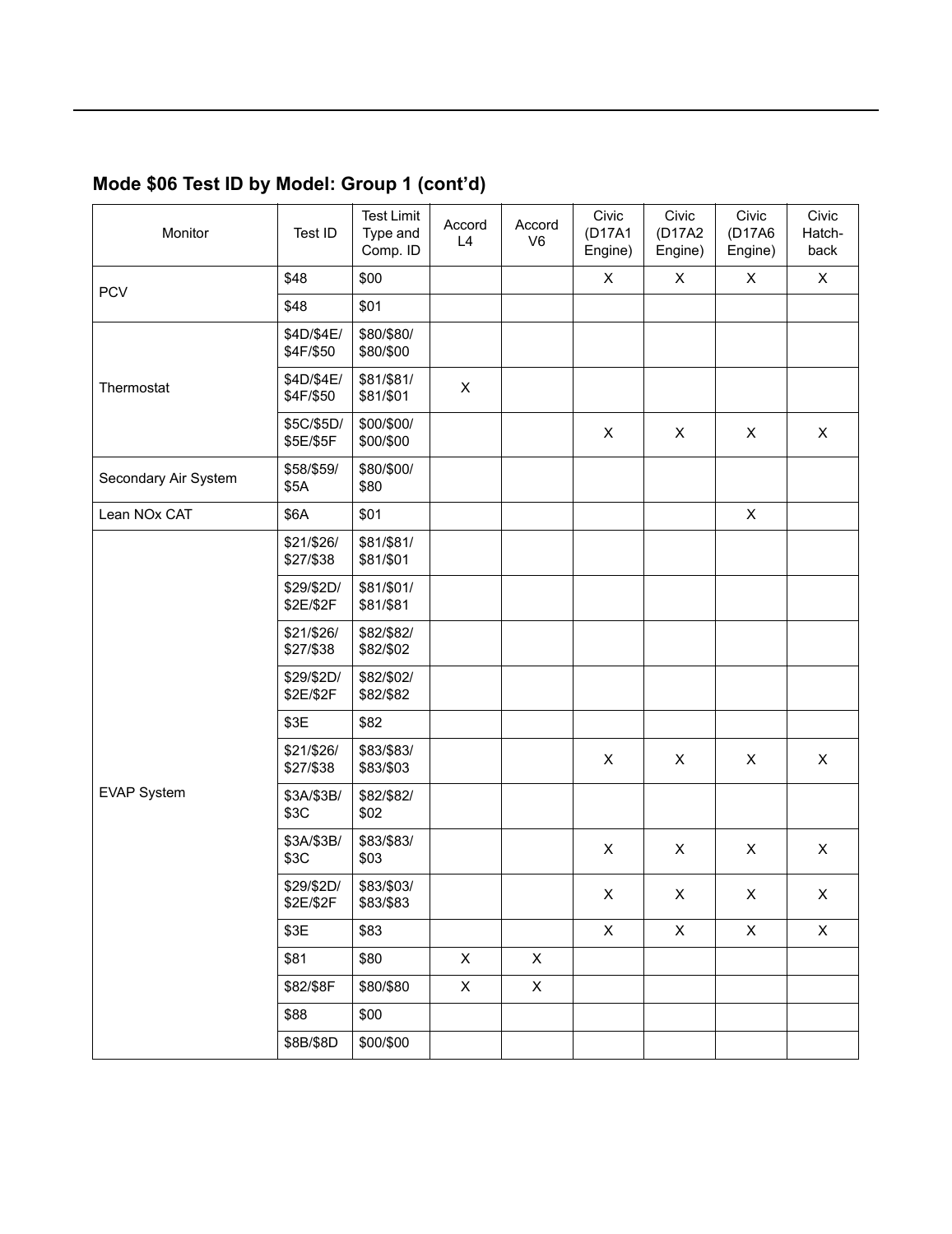### **Mode \$06 Test ID by Model: Group 1 (contíd)**

| Monitor     | Test ID                          | <b>Test Limit</b><br>Type and<br>Comp. ID | Accord<br>L4   | Accord<br>V <sub>6</sub> | Civic<br>(D17A1<br>Engine) | Civic<br>(D17A2<br>Engine) | Civic<br>(D17A6<br>Engine) | Civic<br>Hatch-<br>back |
|-------------|----------------------------------|-------------------------------------------|----------------|--------------------------|----------------------------|----------------------------|----------------------------|-------------------------|
|             | \$90/\$91/<br>\$92/\$93          | \$00/\$80/<br>\$80/\$00                   |                |                          |                            |                            |                            |                         |
|             | \$94/\$95/<br>\$96/\$97          | \$00/\$80/<br>\$00/\$00                   |                |                          |                            |                            |                            |                         |
|             | \$9A/\$9B/<br>\$9C/\$9D/<br>\$9E | \$00/\$00/<br>\$00/\$00/<br>\$00          | $\pmb{\times}$ | $\pmb{\times}$           |                            |                            |                            |                         |
|             | \$B0                             | \$00                                      |                | X                        |                            |                            |                            |                         |
| EVAP System | \$B2                             | \$00                                      |                | $\mathsf{X}$             |                            |                            |                            |                         |
|             | \$B5                             | \$00                                      |                | $\mathsf{X}$             |                            |                            |                            |                         |
|             | \$B1                             | \$00                                      | $\pmb{\times}$ |                          |                            |                            |                            |                         |
|             | \$B3                             | \$00                                      | $\pmb{\times}$ |                          |                            |                            |                            |                         |
|             | \$B6                             | \$00                                      | $\pmb{\times}$ |                          |                            |                            |                            |                         |
|             | \$B4                             | \$00                                      | $\pmb{\times}$ |                          |                            |                            |                            |                         |
|             | \$B7                             | \$00                                      | $\pmb{\times}$ |                          |                            |                            |                            |                         |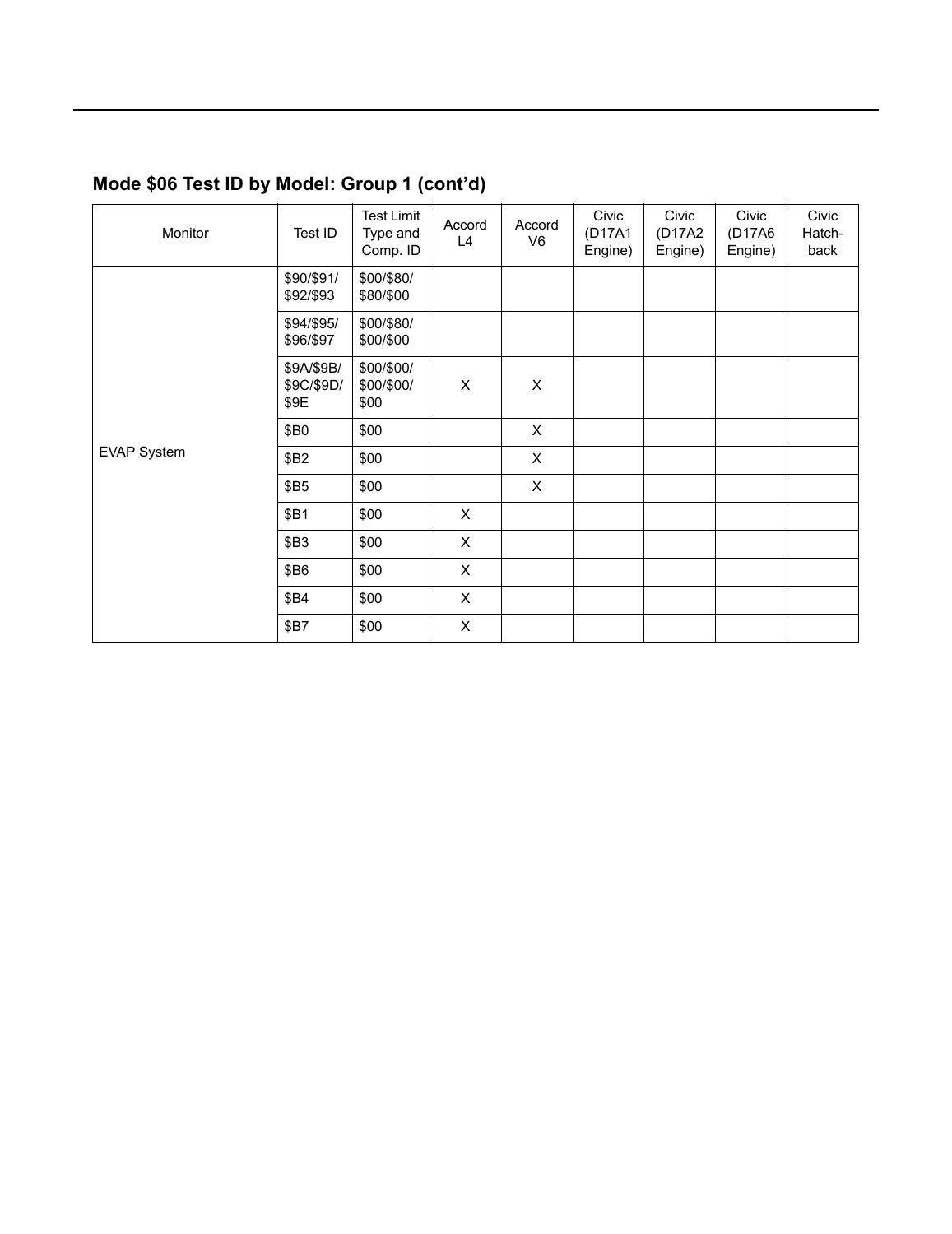### **Mode \$06 Test ID by Model: Group 2**

| Monitor                    | Test ID            | <b>Test Limit</b><br>Type and<br>Comp. ID | Civic<br>Hybrid<br>(Except<br>PZEV) | Civic<br>Hybrid<br>(PZEV) | S2000        | Pilot          | CR-V        | Odyssey        |
|----------------------------|--------------------|-------------------------------------------|-------------------------------------|---------------------------|--------------|----------------|-------------|----------------|
|                            | \$01               | \$80                                      | X                                   | X                         |              |                |             |                |
| <b>EGR Flow</b>            | \$03               | \$81                                      |                                     |                           |              | $\mathsf{X}$   |             | $\mathsf{X}$   |
|                            | \$49               | \$00                                      |                                     |                           |              | X              |             | $\mathsf{X}$   |
|                            | \$4A/\$4B          | \$80/\$00                                 |                                     |                           |              | $\mathsf{X}$   |             | $\mathsf{X}$   |
|                            | \$04               | \$02                                      |                                     |                           |              |                |             |                |
| Catalyst (Bank 1)          | \$05/\$06          | \$81/\$81                                 | X                                   | $\pmb{\times}$            | $\mathsf{X}$ |                |             |                |
|                            | \$62               | \$04                                      |                                     |                           |              | X              | X           | $\pmb{\times}$ |
| Catalyst (Bank 2)          | \$64               | \$04                                      |                                     |                           |              | X              |             | $\pmb{\times}$ |
|                            | \$76               | \$80                                      |                                     |                           |              | X              | X           | $\mathsf{X}$   |
| A/F Sensor (Bank 1)        | \$78               | \$80                                      |                                     |                           |              |                | X           |                |
|                            | \$79               | \$01                                      |                                     |                           |              | $\mathsf{X}$   |             | $\pmb{\times}$ |
|                            | \$77               | \$80                                      |                                     |                           |              | X              |             | $\mathsf{X}$   |
| A/F Sensor (Bank 2)        | \$7A               | \$01                                      |                                     |                           |              | $\pmb{\times}$ |             | $\mathsf{X}$   |
| A/F Sensor Heater (Bank 1) | \$70/\$71/<br>\$72 | \$80/\$00/<br>\$00                        |                                     |                           |              |                | X           |                |
|                            | \$10/\$11          | \$85/\$05                                 |                                     |                           |              |                |             |                |
|                            | \$10/\$11          | \$86/\$06                                 |                                     |                           |              |                |             |                |
| PHO2S Heater (Bank 1)      | \$10/\$11          | \$87/\$07                                 |                                     |                           | X            |                |             |                |
|                            | \$10/\$11          | \$08                                      |                                     |                           |              |                |             |                |
|                            | \$18/\$19          | \$85/\$05                                 |                                     |                           |              |                |             |                |
|                            | \$18/\$19          | \$86/\$06                                 |                                     |                           |              |                |             |                |
| SHO2S Heater (Bank 1)      | \$18/\$19          | \$87/\$07                                 | X                                   |                           |              |                |             |                |
|                            | \$18/\$19          | \$88/\$08                                 |                                     |                           | X            |                |             |                |
|                            | \$18/\$19          | \$89/\$09                                 |                                     | $\mathsf X$               |              |                | $\mathsf X$ |                |
| THO2S Heater               | \$14/\$15          | \$87/\$07                                 | $\mathsf{X}$                        |                           |              |                |             |                |
|                            | \$12/\$13          | \$85/\$05                                 |                                     |                           |              |                |             |                |
| PHO2S Heater (Bank 2)      | \$12/\$13          | \$08                                      |                                     |                           |              |                |             |                |
|                            | \$1A/\$1B          | \$86/\$06                                 |                                     |                           |              |                |             |                |
| SHO2S Heater (Bank 2)      | \$1A/\$1B          | \$89/\$09                                 |                                     |                           |              |                |             |                |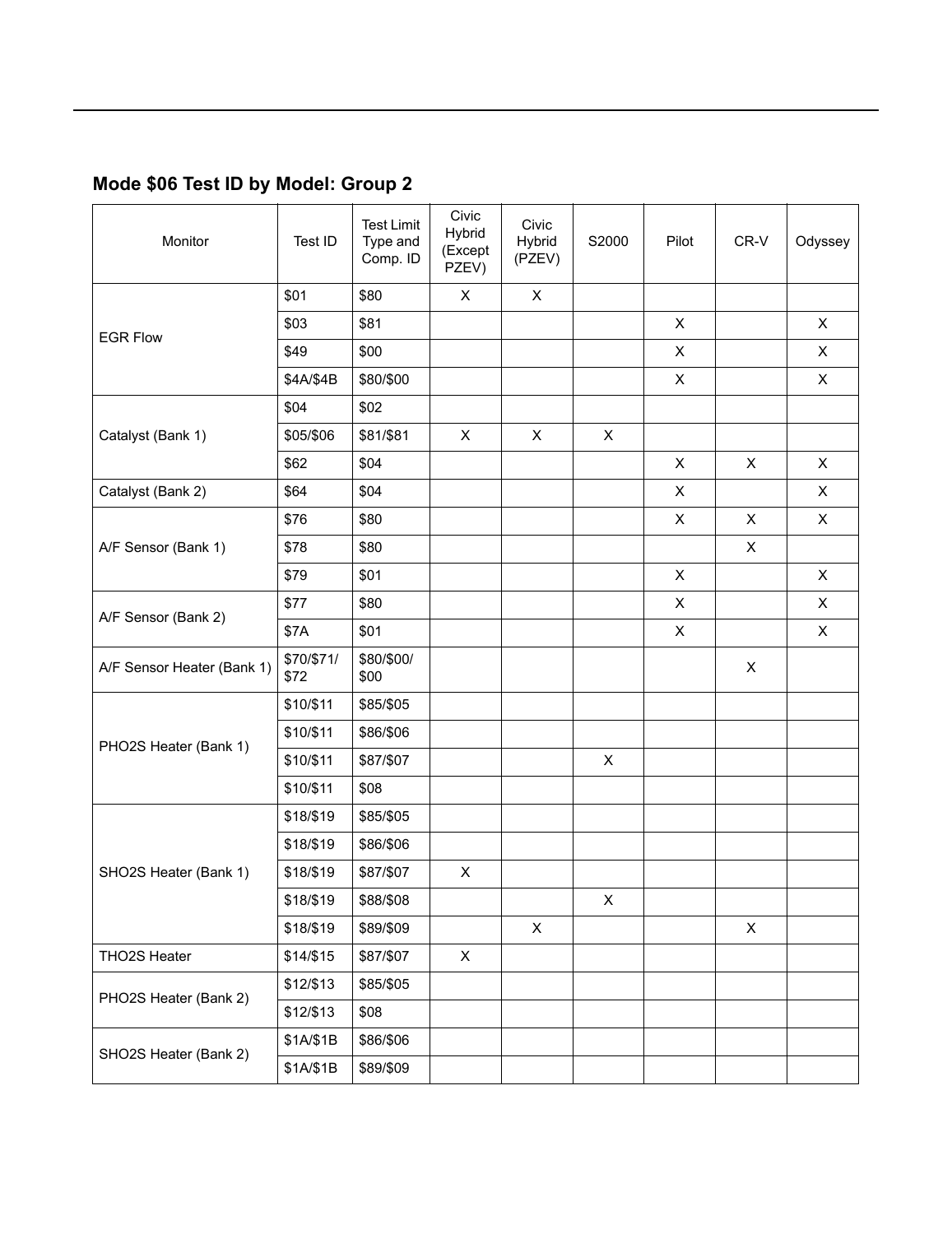### **Mode \$06 Test ID by Model: Group 2 (contíd)**

| Monitor              | Test ID                 | <b>Test Limit</b><br>Type and<br>Comp. ID | Civic<br><b>Hybrid</b><br>(Except<br>PZEV) | Civic<br>Hybrid<br>(PZEV) | S2000                     | Pilot       | CR-V           | Odyssey      |
|----------------------|-------------------------|-------------------------------------------|--------------------------------------------|---------------------------|---------------------------|-------------|----------------|--------------|
| <b>PCV</b>           | \$48                    | \$00                                      | X                                          | $\mathsf{X}$              | $\pmb{\times}$            |             |                |              |
|                      | \$48                    | \$01                                      |                                            |                           |                           |             | $\pmb{\times}$ |              |
|                      | \$4D/\$4E/<br>\$4F/\$50 | \$80/\$80/<br>\$80/\$00                   |                                            |                           |                           |             |                |              |
| Thermostat           | \$4D/\$4E/<br>\$4F/\$50 | \$81/\$81/<br>\$81/\$01                   |                                            |                           |                           |             | X              |              |
|                      | \$5C/\$5D/<br>\$5E/\$5F | \$00/\$00/<br>\$00/\$00                   | X                                          | X                         | X                         |             |                |              |
| Secondary Air System | \$58/\$59/<br>\$5A      | \$80/\$00/<br>\$80                        |                                            |                           | X                         |             |                |              |
| Lean NOx CAT         | \$6A                    | \$01                                      | $\pmb{\times}$                             |                           |                           |             |                |              |
|                      | \$21/\$26/<br>\$27/\$38 | \$81/\$81/<br>\$81/\$01                   |                                            |                           |                           |             |                |              |
|                      | \$29/\$2D/<br>\$2E/\$2F | \$81/\$01/<br>\$81/\$81                   |                                            |                           |                           |             |                |              |
|                      | \$21/\$26/<br>\$27/\$38 | \$82/\$82/<br>\$82/\$02                   |                                            |                           |                           |             |                |              |
|                      | \$29/\$2D/<br>\$2E/\$2F | \$82/\$02/<br>\$82/\$82                   |                                            |                           |                           |             |                |              |
|                      | \$3E                    | \$82                                      |                                            |                           |                           |             |                |              |
|                      | \$21/\$26/<br>\$27/\$38 | \$83/\$83/<br>\$83/\$03                   | X                                          |                           | X                         |             |                |              |
| <b>EVAP System</b>   | \$3A/\$3B/<br>\$3C      | \$82/\$82/<br>\$02                        |                                            |                           |                           |             |                |              |
|                      | \$3A/\$3B/<br>\$3C      | \$83/\$83/<br>\$03                        | $\pmb{\times}$                             |                           | $\pmb{\times}$            |             |                |              |
|                      | \$29/\$2D/<br>\$2E/\$2F | \$83/\$03/<br>\$83/\$83                   | $\mathsf X$                                |                           | $\boldsymbol{\mathsf{X}}$ |             |                |              |
|                      | \$3E                    | \$83                                      | $\mathsf{X}$                               |                           | $\mathsf{X}$              |             |                |              |
|                      | \$81                    | \$80                                      |                                            | $\mathsf X$               |                           | $\mathsf X$ | $\mathsf{X}$   | $\mathsf{X}$ |
|                      | \$82/\$8F               | \$80/\$80                                 |                                            | $\mathsf{X}$              |                           | $\mathsf X$ | $\mathsf{X}$   | $\mathsf{X}$ |
|                      | \$88                    | \$00                                      |                                            | $\mathsf X$               |                           |             | $\mathsf{X}$   |              |
|                      | \$8B/\$8D               | \$00/\$00                                 |                                            | $\mathsf{X}$              |                           |             | $\mathsf{X}$   |              |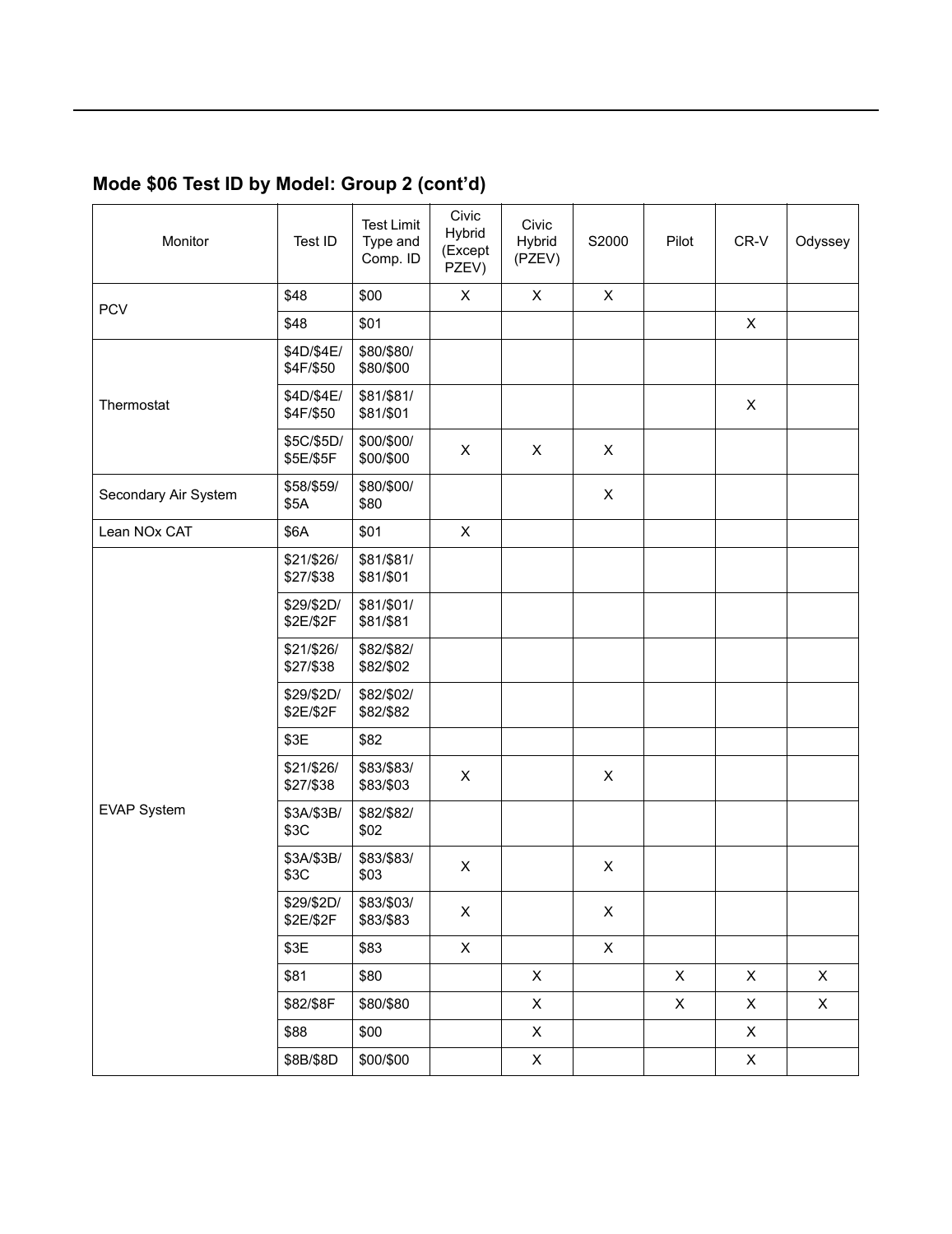### **Mode \$06 Test ID by Model: Group 2 (contíd)**

| Monitor     | Test ID                          | <b>Test Limit</b><br>Type and<br>Comp. ID | Civic<br>Hybrid<br>(Except<br>PZEV) | Civic<br>Hybrid<br>(PZEV) | S2000 | Pilot        | CR-V           | Odyssey        |
|-------------|----------------------------------|-------------------------------------------|-------------------------------------|---------------------------|-------|--------------|----------------|----------------|
|             | \$90/\$91/<br>\$92/\$93          | \$00/\$80/<br>\$80/\$00                   |                                     | $\mathsf X$               |       |              | X              |                |
|             | \$94/\$95/<br>\$96/\$97          | \$00/\$80/<br>\$00/\$00                   |                                     | $\pmb{\times}$            |       |              | $\pmb{\times}$ |                |
|             | \$9A/\$9B/<br>\$9C/\$9D/<br>\$9E | \$00/\$00/<br>\$00/\$00/<br>\$00          |                                     |                           |       | X            |                | X              |
|             | \$B0                             | \$00                                      |                                     |                           |       | $\mathsf{X}$ |                | $\pmb{\times}$ |
| EVAP System | \$B2                             | \$00                                      |                                     |                           |       | X            |                | X              |
|             | <b>\$B5</b>                      | \$00                                      |                                     |                           |       | $\mathsf{X}$ |                | $\pmb{\times}$ |
|             | <b>\$B1</b>                      | \$00                                      |                                     |                           |       |              |                |                |
|             | <b>\$B3</b>                      | \$00                                      |                                     |                           |       |              |                |                |
|             | \$B6                             | \$00                                      |                                     |                           |       |              |                |                |
|             | <b>\$B4</b>                      | \$00                                      |                                     |                           |       |              |                |                |
|             | <b>\$B7</b>                      | \$00                                      |                                     |                           |       |              |                |                |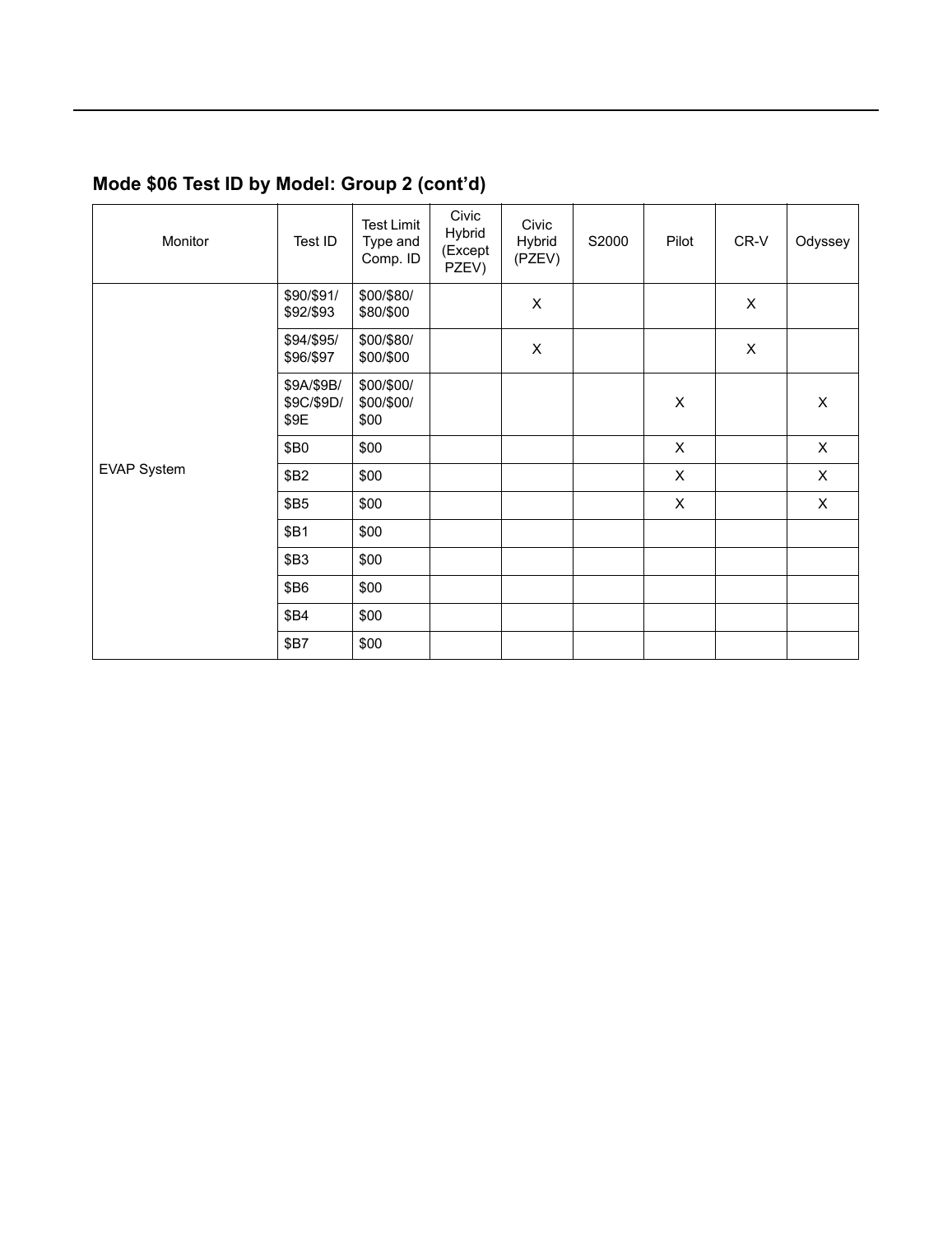### **Mode \$06 Test ID by Model: Group 3**

| Monitor                    | Test ID            | <b>Test Limit</b><br>Type and<br>Comp. ID | Civic<br>GX    | Accord<br>Hybrid | Element                   | Insight<br>(M/T) | Insight<br>(CVT) |
|----------------------------|--------------------|-------------------------------------------|----------------|------------------|---------------------------|------------------|------------------|
|                            | \$01               | \$80                                      |                |                  |                           | X                | X                |
| <b>EGR Flow</b>            | \$03               | \$81                                      |                | $\mathsf{X}$     |                           |                  |                  |
|                            | \$49               | \$00                                      |                | X                |                           |                  |                  |
|                            | \$4A/\$4B          | \$80/\$00                                 |                | $\mathsf{X}$     |                           |                  |                  |
|                            | \$04               | \$02                                      |                |                  |                           |                  | X                |
| Catalyst (Bank 1)          | \$05/\$06          | \$81/\$81                                 | $\pmb{\times}$ |                  |                           | X                |                  |
|                            | \$62               | \$04                                      |                | $\mathsf{X}$     | $\mathsf{X}$              |                  |                  |
| Catalyst (Bank 2)          | \$64               | \$04                                      |                | X                |                           |                  |                  |
|                            | \$76               | \$80                                      |                | $\mathsf{X}$     |                           |                  |                  |
| A/F Sensor (Bank 1)        | \$78               | \$80                                      |                |                  | X                         |                  |                  |
|                            | \$79               | \$01                                      |                | $\mathsf{X}$     |                           |                  |                  |
| A/F Sensor (Bank 2)        | \$77               | \$80                                      |                | X                |                           |                  |                  |
|                            | \$7A               | \$01                                      |                | X                |                           |                  |                  |
| A/F Sensor Heater (Bank 1) | \$70/\$71/<br>\$72 | \$80/\$00/<br>\$00                        |                |                  | $\boldsymbol{\mathsf{X}}$ |                  |                  |
|                            | \$10/\$11          | \$85/\$05                                 | X              |                  |                           |                  |                  |
|                            | \$10/\$11          | \$86/\$06                                 |                |                  |                           |                  |                  |
| PHO2S Heater (Bank 1)      | \$10/\$11          | \$87/\$07                                 |                |                  |                           |                  |                  |
|                            | \$10/\$11          | \$08                                      |                |                  |                           |                  |                  |
|                            | \$18/\$19          | \$85/\$05                                 |                |                  |                           |                  | X                |
|                            | \$18/\$19          | \$86/\$06                                 | X              |                  |                           |                  |                  |
| SHO2S Heater (Bank 1)      | \$18/\$19          | \$87/\$07                                 |                |                  |                           | X                |                  |
|                            | \$18/\$19          | \$88/\$08                                 |                |                  |                           |                  |                  |
|                            | \$18/\$19          | \$89/\$09                                 |                |                  | X                         |                  |                  |
| THO2S Heater               | \$14/\$15          | \$87/\$07                                 |                |                  |                           | X                |                  |
|                            | \$12/\$13          | \$85/\$05                                 |                |                  |                           |                  |                  |
| PHO2S Heater (Bank 2)      | \$12/\$13          | \$08                                      |                |                  |                           |                  |                  |
|                            | \$1A/\$1B          | \$86/\$06                                 |                |                  |                           |                  |                  |
| SHO2S Heater (Bank 2)      | \$1A/\$1B          | \$89/\$09                                 |                |                  |                           |                  |                  |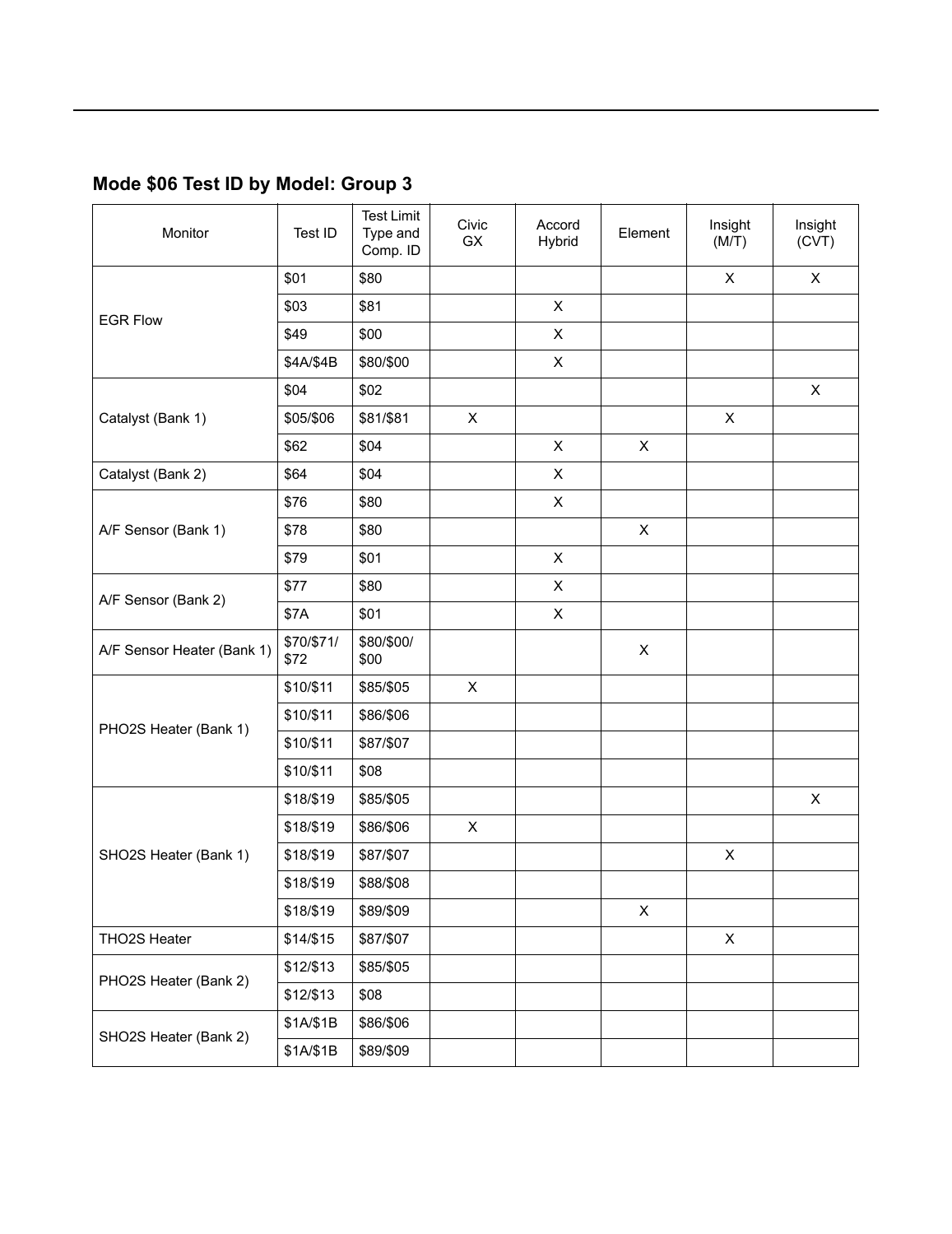## **Mode \$06 Test ID by Model: Group 3 (contíd)**

| Monitor              | Test ID                 | <b>Test Limit</b><br>Type and<br>Comp. ID | Civic<br>GX    | Accord<br>Hybrid | Element                   | Insight<br>(M/T) | Insight<br>(CVT) |
|----------------------|-------------------------|-------------------------------------------|----------------|------------------|---------------------------|------------------|------------------|
| <b>PCV</b>           | \$48                    | \$00                                      | $\pmb{\times}$ |                  |                           |                  |                  |
|                      | \$48                    | \$01                                      |                |                  | $\mathsf X$               |                  |                  |
|                      | \$4D/\$4E/<br>\$4F/\$50 | \$80/\$80/<br>\$80/\$00                   |                |                  |                           |                  |                  |
| Thermostat           | \$4D/\$4E/<br>\$4F/\$50 | \$81/\$81/<br>\$81/\$01                   |                |                  | X                         |                  |                  |
|                      | \$5C/\$5D/<br>\$5E/\$5F | \$00/\$00/<br>\$00/\$00                   | X              |                  |                           | X                | X                |
| Secondary Air System | \$58/\$59/<br>\$5A      | \$80/\$00/<br>\$80                        |                |                  |                           |                  |                  |
| Lean NOx CAT         | \$6A                    | \$01                                      |                |                  |                           | $\pmb{\times}$   |                  |
|                      | \$21/\$26/<br>\$27/\$38 | \$81/\$81/<br>\$81/\$01                   |                |                  |                           |                  |                  |
|                      | \$29/\$2D/<br>\$2E/\$2F | \$81/\$01/<br>\$81/\$81                   |                |                  |                           |                  |                  |
|                      | \$21/\$26/<br>\$27/\$38 | \$82/\$82/<br>\$82/\$02                   |                |                  |                           |                  |                  |
|                      | \$29/\$2D/<br>\$2E/\$2F | \$82/\$02/<br>\$82/\$82                   |                |                  |                           |                  |                  |
|                      | \$3E                    | \$82                                      |                |                  |                           |                  |                  |
|                      | \$21/\$26/<br>\$27/\$38 | \$83/\$83/<br>\$83/\$03                   |                |                  |                           | X                | X                |
| <b>EVAP System</b>   | \$3A/\$3B/<br>\$3C      | \$82/\$82/<br>\$02                        |                |                  |                           |                  |                  |
|                      | \$3A/\$3B/<br>\$3C      | \$83/\$83/<br>\$03                        |                |                  |                           | X                | X                |
|                      | \$29/\$2D/<br>\$2E/\$2F | \$83/\$03/<br>\$83/\$83                   |                |                  |                           | X                | $\mathsf X$      |
|                      | \$3E                    | \$83                                      |                |                  |                           | $\mathsf X$      | $\mathsf X$      |
|                      | \$81                    | \$80                                      |                | $\mathsf{X}$     | $\mathsf{X}$              |                  |                  |
|                      | \$82/\$8F               | \$80/\$80                                 |                | $\mathsf X$      | X                         |                  |                  |
|                      | \$88                    | \$00                                      |                |                  | $\mathsf{X}$              |                  |                  |
|                      | \$8B/\$8D               | \$00/\$00                                 |                |                  | $\boldsymbol{\mathsf{X}}$ |                  |                  |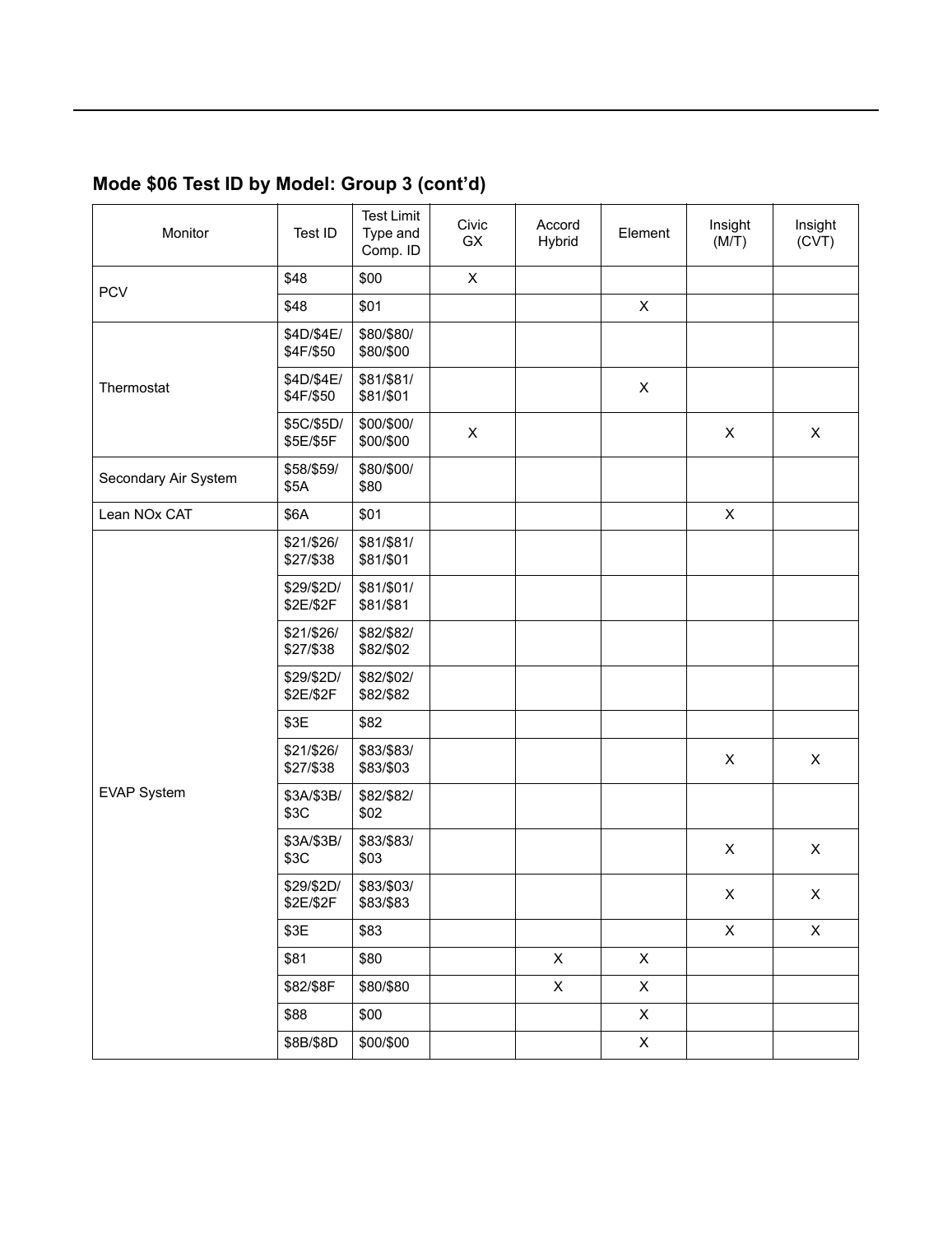### **Mode \$06 Test ID by Model: Group 3 (contíd)**

| Monitor     | Test ID                          | <b>Test Limit</b><br>Type and<br>Comp. ID | Civic<br>GX | Accord<br>Hybrid | Element                   | Insight<br>(M/T) | Insight<br>(CVT) |
|-------------|----------------------------------|-------------------------------------------|-------------|------------------|---------------------------|------------------|------------------|
|             | \$90/\$91/<br>\$92/\$93          | \$00/\$80/<br>\$80/\$00                   |             |                  | X                         |                  |                  |
|             | \$94/\$95/<br>\$96/\$97          | \$00/\$80/<br>\$00/\$00                   |             |                  | $\boldsymbol{\mathsf{X}}$ |                  |                  |
|             | \$9A/\$9B/<br>\$9C/\$9D/<br>\$9E | \$00/\$00/<br>\$00/\$00/<br>\$00          |             | $\pmb{\times}$   |                           |                  |                  |
|             | \$B0                             | \$00                                      |             | $\pmb{\times}$   |                           |                  |                  |
| EVAP System | \$B2                             | \$00                                      |             | $\pmb{\times}$   |                           |                  |                  |
|             | \$B5                             | \$00                                      |             | $\mathsf{X}$     |                           |                  |                  |
|             | \$B1                             | \$00                                      |             |                  |                           |                  |                  |
|             | \$B3                             | \$00                                      |             |                  |                           |                  |                  |
|             | \$B6                             | \$00                                      |             |                  |                           |                  |                  |
|             | \$B4                             | \$00                                      |             |                  |                           |                  |                  |
|             | \$B7                             | \$00                                      |             |                  |                           |                  |                  |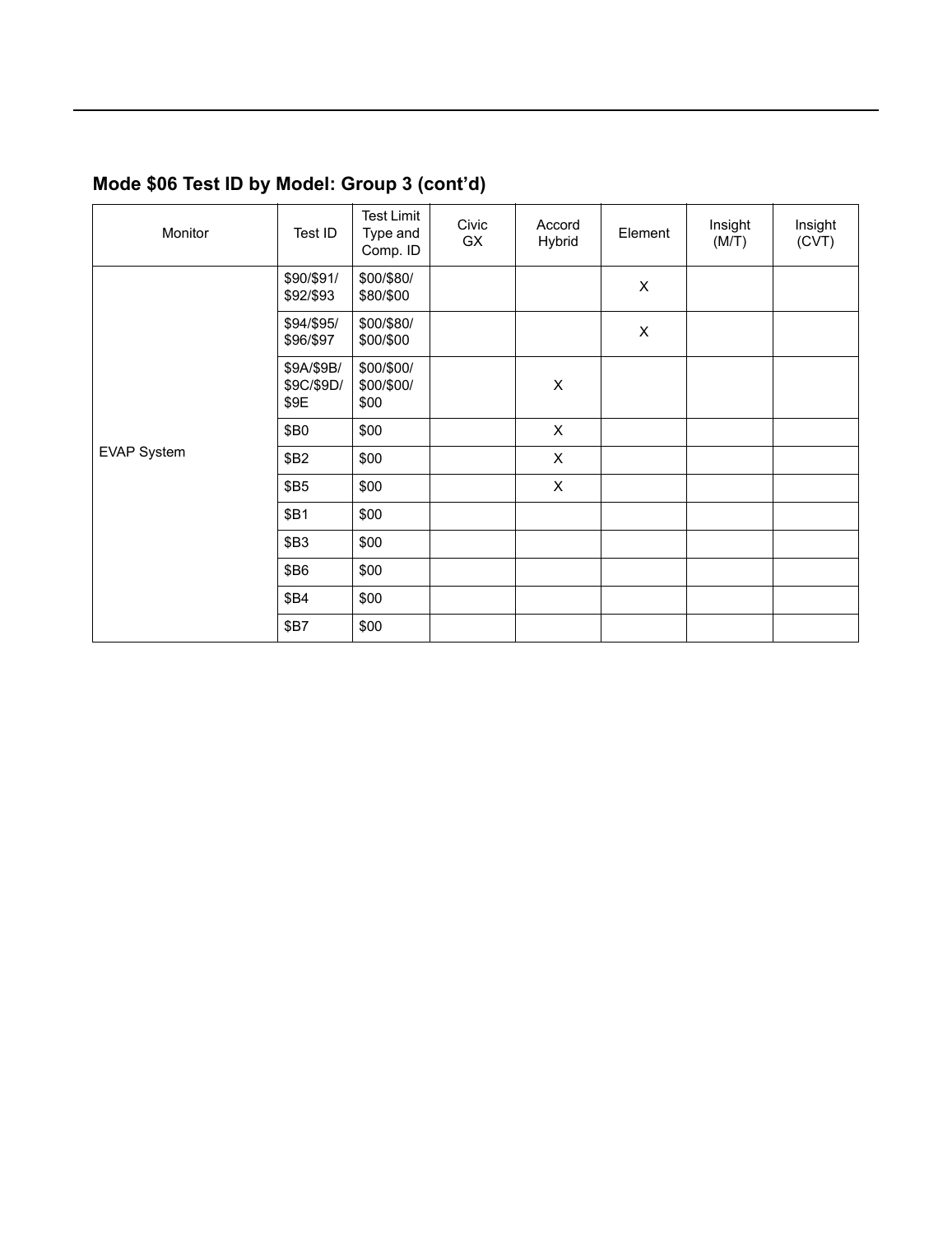| Test ID                                | \$01 | <b>Test Limit Type</b><br>and Component<br>ID                                                                                                         | \$80                                                 | DTC                                                          | P0401 |  |  |
|----------------------------------------|------|-------------------------------------------------------------------------------------------------------------------------------------------------------|------------------------------------------------------|--------------------------------------------------------------|-------|--|--|
| <b>Test Description</b>                |      | Monitoring the fluctuation of MAP sensor output when EGR valve is operated<br>from full close to full open during fuel cut condition in deceleration. |                                                      |                                                              |       |  |  |
| <b>Conversion to Engineering Units</b> |      | The highest limit value: Nothing                                                                                                                      | Measured value: Output value (Decimal) x 1.34 (mmHg) | The lowest limit value: Output value (Decimal) x 1.34 (mmHg) |       |  |  |

| Test ID                         | \$03 | Test Limit Type<br>and Component<br>ID                                                                                                           | \$81 | <b>DTC</b> | P0401 |  |  |
|---------------------------------|------|--------------------------------------------------------------------------------------------------------------------------------------------------|------|------------|-------|--|--|
| <b>Test Description</b>         |      | Monitoring the fluctuation of engine load when EGR valve is operated from full<br>close to full open during fuel cut condition in declaration.   |      |            |       |  |  |
| Conversion to Engineering Units |      | Measured value: Output value (Decimal) x 0.1 (%)<br>The lowest limit value: Output value (Decimal) x 0.1 (%)<br>The highest limit value: Nothing |      |            |       |  |  |

| Test ID                         | \$04 | <b>Test Limit Type</b><br>and Component<br>ID                                                   | \$02 | DTC | P0420 |  |  |  |
|---------------------------------|------|-------------------------------------------------------------------------------------------------|------|-----|-------|--|--|--|
| <b>Test Description</b>         |      | Monitoring the valve calculated by averaging the variance of secondary oxygen<br>sensor signal. |      |     |       |  |  |  |
| Conversion to Engineering Units |      | Measured value: No unit<br>The lowest limit value: Nothing<br>The highest limit value: No unit  |      |     |       |  |  |  |

| Test ID                         | \$05 | <b>Test Limit Type</b><br>and Component<br>ID                                                  | \$81 | <b>DTC</b>                                                                                                                                                                                                                            | P0420 |
|---------------------------------|------|------------------------------------------------------------------------------------------------|------|---------------------------------------------------------------------------------------------------------------------------------------------------------------------------------------------------------------------------------------|-------|
| <b>Test Description</b>         |      | of fuel injected.                                                                              |      | Monitoring the moving average value of the OSC index. OSC index is calculated<br>by the switching cycle of secondary heated oxygen sensor output during<br>feedback control from secondary heated oxygen sensor output and the amount |       |
| Conversion to Engineering Units |      | Measured value: No unit<br>The lowest limit value: No unit<br>The highest limit value: Nothing |      |                                                                                                                                                                                                                                       |       |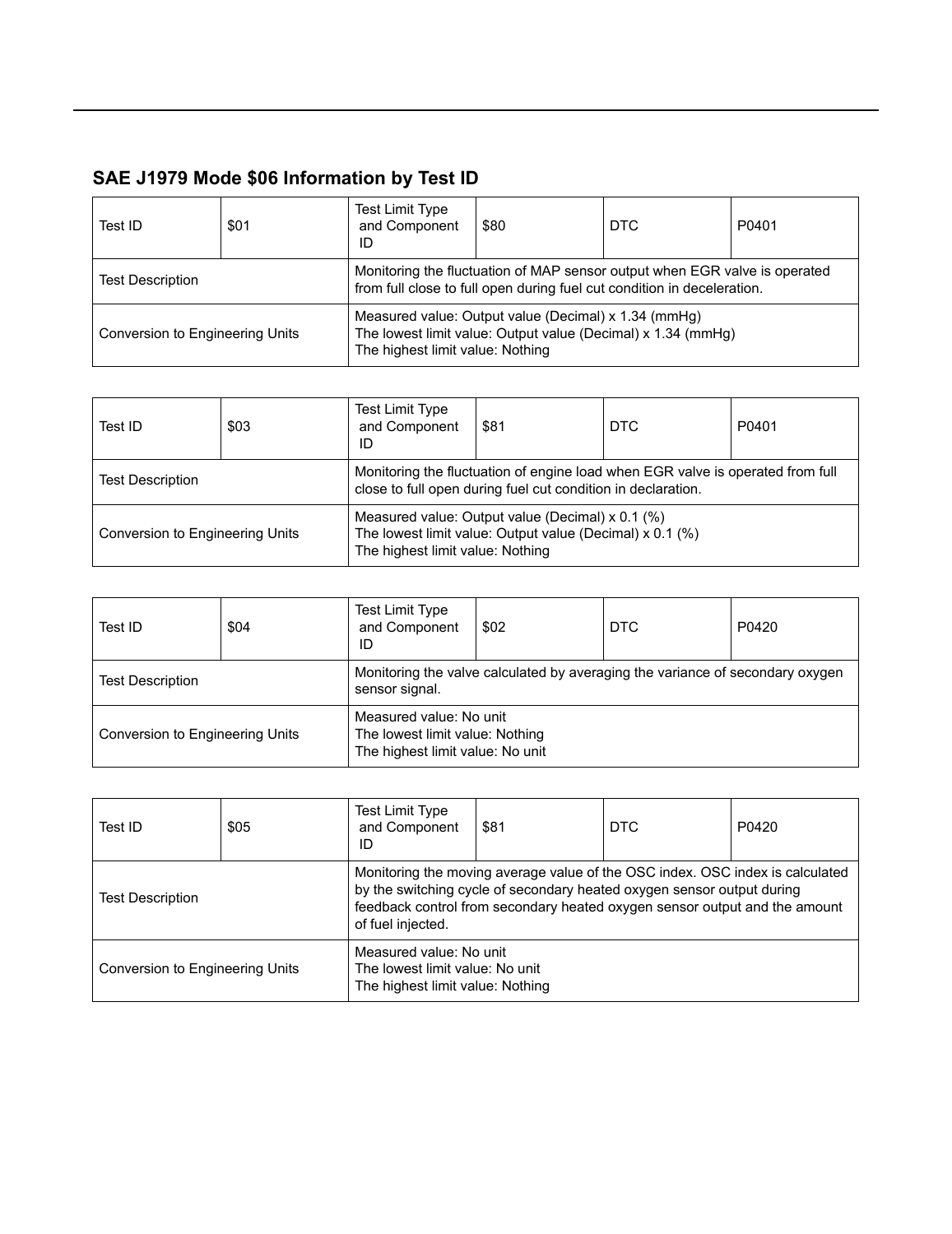| Test ID                                                                                                                                                                   | \$06 | Test Limit Type<br>and Component<br>ID | \$81                                                                                           | <b>DTC</b> | P0420 |
|---------------------------------------------------------------------------------------------------------------------------------------------------------------------------|------|----------------------------------------|------------------------------------------------------------------------------------------------|------------|-------|
| Monitoring the switching cycle of secondary heated oxygen sensor output during<br><b>Test Description</b><br>feedback control from secondary heated oxygen sensor output. |      |                                        |                                                                                                |            |       |
| Conversion to Engineering Units                                                                                                                                           |      | The highest limit value: Nothing       | Measured value: Output value x 10 (msec.)<br>The lowest limit value: Output value x 10 (msec.) |            |       |

| Test ID                         | \$07 | <b>Test Limit Type</b><br>and Component<br>ID                                                                                                  | \$80                                                                                           | <b>DTC</b> | P0430 |  |
|---------------------------------|------|------------------------------------------------------------------------------------------------------------------------------------------------|------------------------------------------------------------------------------------------------|------------|-------|--|
| <b>Test Description</b>         |      | Monitoring the switching cycle of secondary heated oxygen sensor output during<br>feedback control from secondary heated oxygen sensor output. |                                                                                                |            |       |  |
| Conversion to Engineering Units |      | The highest limit value: Nothing                                                                                                               | Measured value: Output value x 10 (msec.)<br>The lowest limit value: Output value x 10 (msec.) |            |       |  |

| Test ID                         | \$07 | Component ID                                                                                                                                        | \$81                                                                                           | I DTC | P0420 |
|---------------------------------|------|-----------------------------------------------------------------------------------------------------------------------------------------------------|------------------------------------------------------------------------------------------------|-------|-------|
| <b>Test Description</b>         |      | Monitoring the switching period of secondary heated oxygen sensor output<br>during feedback control based on secondary heated oxygen sensor output. |                                                                                                |       |       |
| Conversion to Engineering Units |      | The highest limit value: Nothing                                                                                                                    | Measured value: Output value x 10 (msec.)<br>The lowest limit value: Output value x 10 (msec.) |       |       |

| Test ID                         | \$0A | <b>Test Limit Type</b><br>and Component<br>ID                                                   | \$81 | <b>DTC</b> | P0430 |  |
|---------------------------------|------|-------------------------------------------------------------------------------------------------|------|------------|-------|--|
| <b>Test Description</b>         |      | Monitoring the valve calculated by averaging the variance of secondary oxygen<br>sensor signed. |      |            |       |  |
| Conversion to Engineering Units |      | Measured value: No unit<br>The lowest limit value: No unit<br>The highest limit value: Nothing  |      |            |       |  |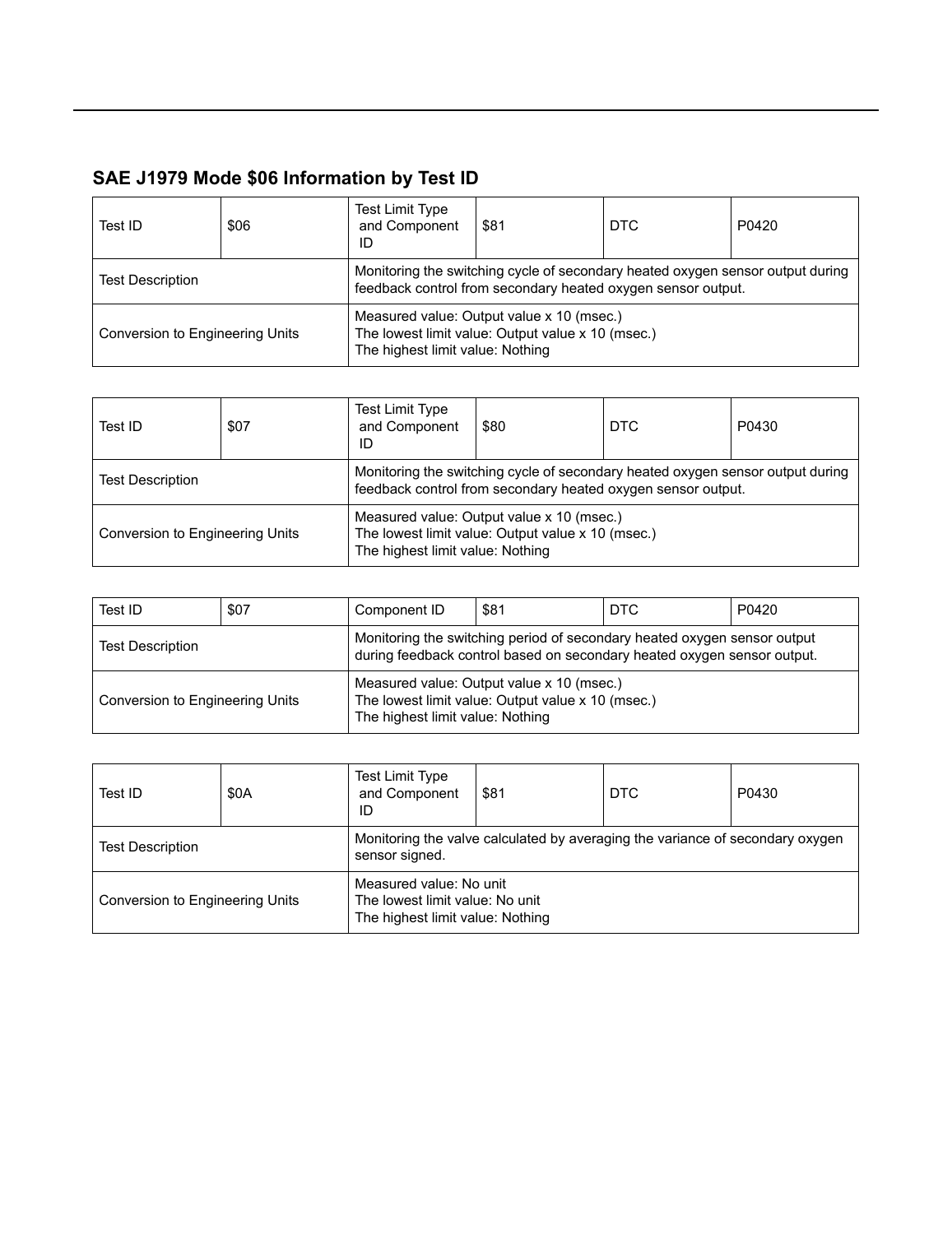| Test ID                         | \$10 | <b>Test Limit Type</b><br>and Component<br>ID | \$85                                                                                         | DTC | P0135 |  |  |  |
|---------------------------------|------|-----------------------------------------------|----------------------------------------------------------------------------------------------|-----|-------|--|--|--|
| <b>Test Description</b>         |      |                                               | Monitoring the electric current value of sensor heater during turning heater on.             |     |       |  |  |  |
| Conversion to Engineering Units |      | The highest limit value: Nothing              | Measured value: Output value x 26.7 (mA)<br>The lowest limit value: Output value x 26.7 (mA) |     |       |  |  |  |

| Test ID                         | \$10 | <b>Test Limit Type</b><br>and Component<br>ID                                    | \$87                                                                                             | <b>DTC</b> | P0135 |  |  |
|---------------------------------|------|----------------------------------------------------------------------------------|--------------------------------------------------------------------------------------------------|------------|-------|--|--|
| <b>Test Description</b>         |      | Monitoring the electric current value of sensor heater during turning heater on. |                                                                                                  |            |       |  |  |
| Conversion to Engineering Units |      | The highest limit value: Nothing                                                 | Measured value: Output value x 16.552 (mA)<br>The lowest limit value: Output value x 16.552 (mA) |            |       |  |  |

| Test ID                         | \$11 | Test Limit Type<br>and Component<br>ID                                           | \$05                                                                                          | DTC | P0135 |  |  |
|---------------------------------|------|----------------------------------------------------------------------------------|-----------------------------------------------------------------------------------------------|-----|-------|--|--|
| <b>Test Description</b>         |      | Monitoring the electric current value of sensor heater during turning heater on. |                                                                                               |     |       |  |  |
| Conversion to Engineering Units |      | The lowest limit value: Nothing                                                  | Measured value: Output value x 26.7 (mA)<br>The highest limit value: Output value x 26.7 (mA) |     |       |  |  |

| Test ID                         | \$11 | <b>Test Limit Type</b><br>and Component<br>ID                                    | \$07                                                                                              | DTC | P0135 |  |  |
|---------------------------------|------|----------------------------------------------------------------------------------|---------------------------------------------------------------------------------------------------|-----|-------|--|--|
| <b>Test Description</b>         |      | Monitoring the electric current value of sensor heater during turning heater on. |                                                                                                   |     |       |  |  |
| Conversion to Engineering Units |      | The lowest limit value: Nothing                                                  | Measured value: Output value x 16.552 (mA)<br>The highest limit value: Output value x 16.552 (mA) |     |       |  |  |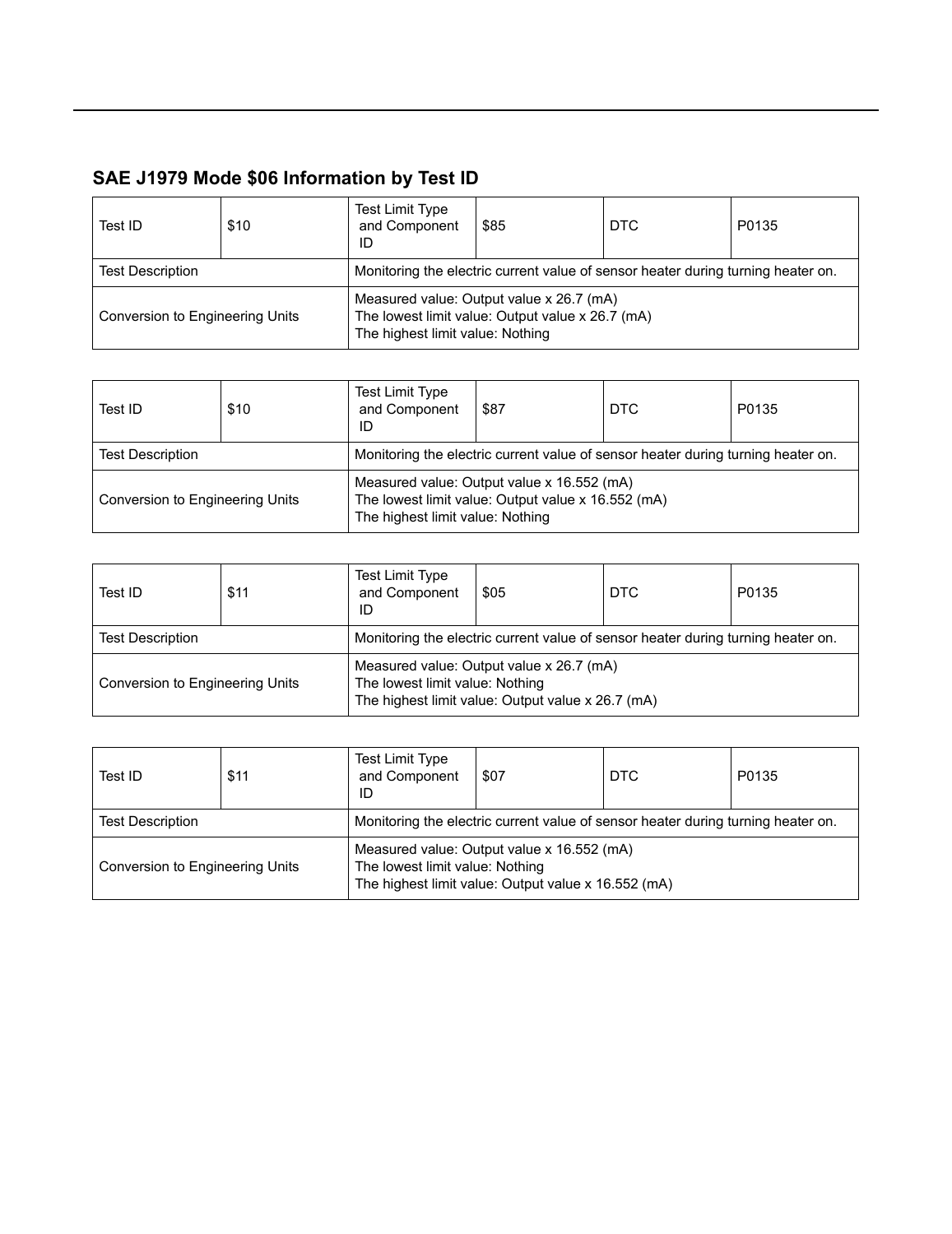| Test ID                         | \$12 | <b>Test Limit Type</b><br>and Component<br>ID                                    | \$85                                                                                         | DTC | P0155 |  |  |
|---------------------------------|------|----------------------------------------------------------------------------------|----------------------------------------------------------------------------------------------|-----|-------|--|--|
| <b>Test Description</b>         |      | Monitoring the electric current value of sensor heater during turning heater on. |                                                                                              |     |       |  |  |
| Conversion to Engineering Units |      | The highest limit value: Nothing                                                 | Measured value: Output value x 26.7 (mA)<br>The lowest limit value: Output value x 26.7 (mA) |     |       |  |  |

| Test ID                         | \$13 | Test Limit Type<br>and Component<br>ID | \$05                                                                                          | <b>DTC</b> | P0155 |  |  |  |
|---------------------------------|------|----------------------------------------|-----------------------------------------------------------------------------------------------|------------|-------|--|--|--|
| <b>Test Description</b>         |      |                                        | Monitoring the electric current value of sensor heater during turning heater on.              |            |       |  |  |  |
| Conversion to Engineering Units |      | The lowest limit value: Nothing        | Measured value: Output value x 26.7 (mA)<br>The highest limit value: Output value x 26.7 (mA) |            |       |  |  |  |

| Test ID                         | \$14 | Test Limit Type<br>and Component<br>ID                                           | \$87                                                 | DTC                                                          | P0147 |  |  |
|---------------------------------|------|----------------------------------------------------------------------------------|------------------------------------------------------|--------------------------------------------------------------|-------|--|--|
| <b>Test Description</b>         |      | Monitoring the electric current value of sensor heater during turning heater on. |                                                      |                                                              |       |  |  |
| Conversion to Engineering Units |      | The highest limit value: Nothing                                                 | Measured value: Output value (Decimal) x 16.552 (mA) | The lowest limit value: Output value (Decimal) x 16.552 (mA) |       |  |  |

| Test ID                                                                                                                                                                                     | \$15                                                                             | <b>Test Limit Type</b><br>and Component<br>ID | \$07 | DTC | P0147 |
|---------------------------------------------------------------------------------------------------------------------------------------------------------------------------------------------|----------------------------------------------------------------------------------|-----------------------------------------------|------|-----|-------|
| <b>Test Description</b>                                                                                                                                                                     | Monitoring the electric current value of sensor heater during turning heater on. |                                               |      |     |       |
| Measured value: Output value (Decimal) x 16.552 (mA)<br>The lowest limit value: Nothing<br>Conversion to Engineering Units<br>The highest limit value: Output value (Decimal) x 16.552 (mA) |                                                                                  |                                               |      |     |       |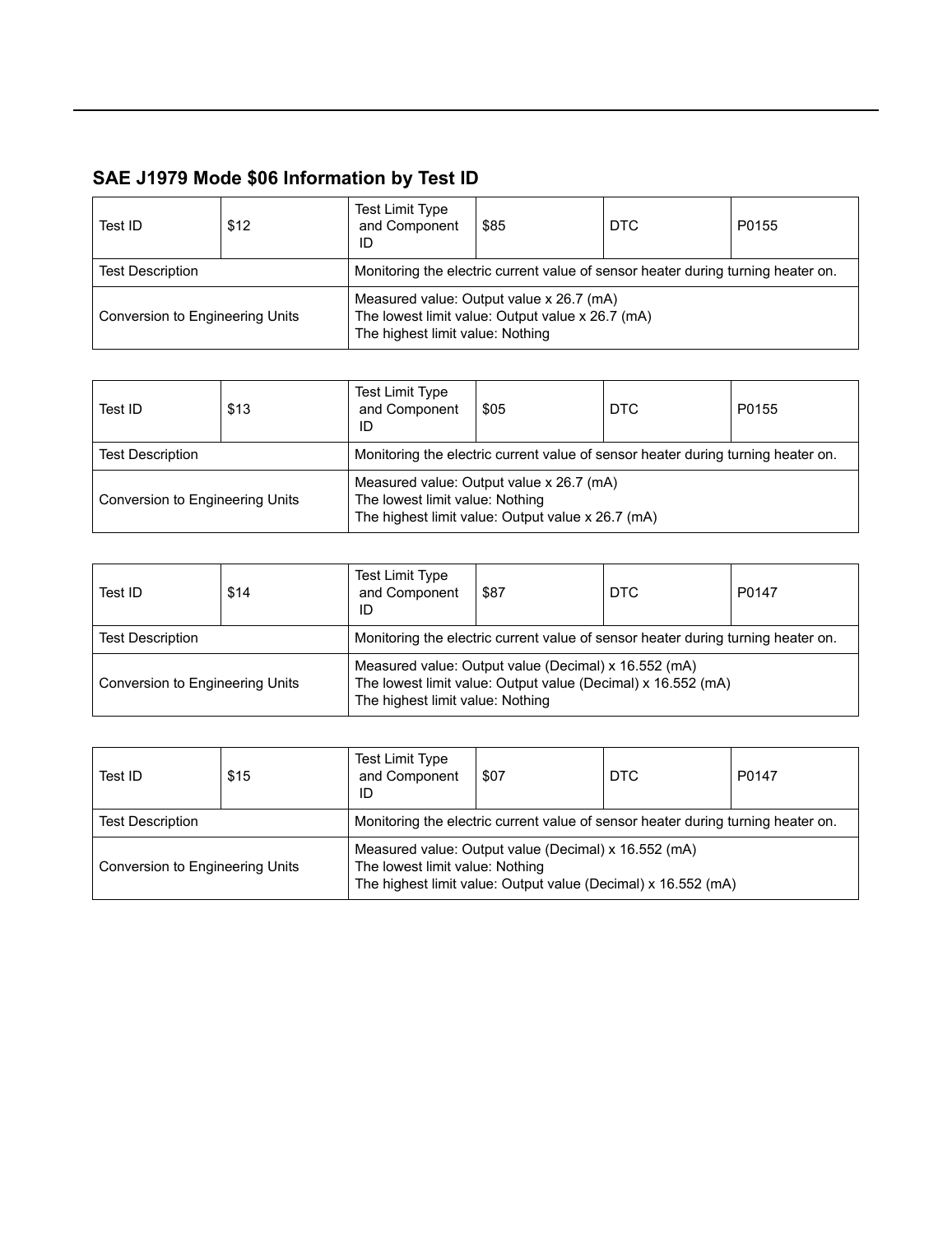| Test ID                         | \$18 | Test Limit Type<br>and Component<br>ID                                           | \$85                                                                                                                             | DTC | P0141 |  |
|---------------------------------|------|----------------------------------------------------------------------------------|----------------------------------------------------------------------------------------------------------------------------------|-----|-------|--|
| <b>Test Description</b>         |      | Monitoring the electric current value of sensor heater during turning heater on. |                                                                                                                                  |     |       |  |
| Conversion to Engineering Units |      |                                                                                  | Measured value: Output value x 26.7 (mA)<br>The lowest limit value: Output value x 26.7 (mA)<br>The highest limit value: Nothing |     |       |  |

| Test ID                                                                                                                                                             | \$18                                                                             | <b>Test Limit Type</b><br>and Component<br>ID | \$86 | <b>DTC</b> | P0141 |
|---------------------------------------------------------------------------------------------------------------------------------------------------------------------|----------------------------------------------------------------------------------|-----------------------------------------------|------|------------|-------|
| <b>Test Description</b>                                                                                                                                             | Monitoring the electric current value of sensor heater during turning heater on. |                                               |      |            |       |
| Measured value: Output value x 7.23 (mA)<br>The lowest limit value: Output value x 7.23 (mA)<br>Conversion to Engineering Units<br>The highest limit value: Nothing |                                                                                  |                                               |      |            |       |

| Test ID                         | \$18 | Test Limit Type<br>and Component<br>ID                                           | \$87                                                                                                                                 | DTC | P0141 |  |
|---------------------------------|------|----------------------------------------------------------------------------------|--------------------------------------------------------------------------------------------------------------------------------------|-----|-------|--|
| <b>Test Description</b>         |      | Monitoring the electric current value of sensor heater during turning heater on. |                                                                                                                                      |     |       |  |
| Conversion to Engineering Units |      |                                                                                  | Measured value: Output value x 16.552 (mA)<br>The lowest limit value: Output value x 16.552 (mA)<br>The highest limit value: Nothing |     |       |  |

| Test ID                                                                                                                                                           | \$18                                                                             | Test Limit Type<br>and Component<br>ID | \$88 | DTC | P0141 |
|-------------------------------------------------------------------------------------------------------------------------------------------------------------------|----------------------------------------------------------------------------------|----------------------------------------|------|-----|-------|
| <b>Test Description</b>                                                                                                                                           | Monitoring the electric current value of sensor heater during turning heater on. |                                        |      |     |       |
| Measured value: Output value x 9.04 (A)<br>The lowest limit value: Output value x 9.04 (A)<br>Conversion to Engineering Units<br>The highest limit value: Nothing |                                                                                  |                                        |      |     |       |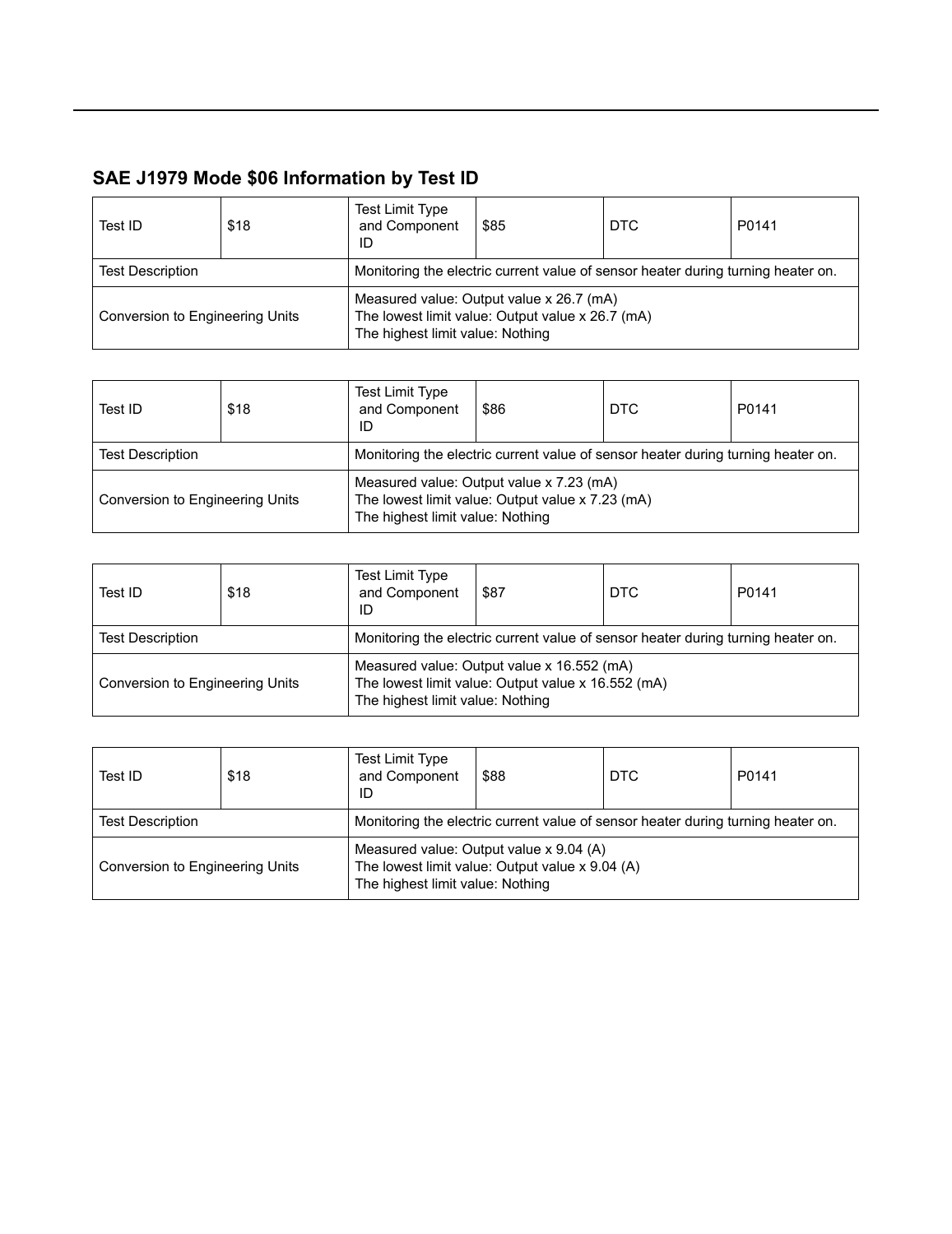| Test ID                         | \$18 | <b>Test Limit Type</b><br>and Component<br>ID                                    | \$89                                                                                                                                               | DTC | P0141 |
|---------------------------------|------|----------------------------------------------------------------------------------|----------------------------------------------------------------------------------------------------------------------------------------------------|-----|-------|
| <b>Test Description</b>         |      | Monitoring the electric current value of sensor heater during turning heater on. |                                                                                                                                                    |     |       |
| Conversion to Engineering Units |      |                                                                                  | Measured value: Output value (Decimal) x 0.01 (A)<br>The lowest limit value: Output value (Decimal) x 0.01 (A)<br>The highest limit value: Nothing |     |       |

| Test ID                         | \$19 | Test Limit Type<br>and Component<br>ID                                                                                           | \$05 | <b>DTC</b> | P0141 |
|---------------------------------|------|----------------------------------------------------------------------------------------------------------------------------------|------|------------|-------|
| <b>Test Description</b>         |      | Monitoring the electric current value of sensor heater during turning heater on.                                                 |      |            |       |
| Conversion to Engineering Units |      | Measured value: Output value x 26.7 (mA)<br>The lowest limit value: Nothing<br>The highest limit value: Output value x 26.7 (mA) |      |            |       |

| Test ID                         | \$19                                                                             | <b>Test Limit Type</b><br>and Component<br>ID | \$06                                                                                          | DTC | P0141 |
|---------------------------------|----------------------------------------------------------------------------------|-----------------------------------------------|-----------------------------------------------------------------------------------------------|-----|-------|
| <b>Test Description</b>         | Monitoring the electric current value of sensor heater during turning heater on. |                                               |                                                                                               |     |       |
| Conversion to Engineering Units |                                                                                  | The lowest limit value: Nothing               | Measured value: Output value x 7.23 (mA)<br>The highest limit value: Output value x 7.23 (mA) |     |       |

| Test ID                                                                                                                                                                 | \$19 | Test Limit Type<br>and Component<br>ID                                           | \$07 | DTC. | P0141 |
|-------------------------------------------------------------------------------------------------------------------------------------------------------------------------|------|----------------------------------------------------------------------------------|------|------|-------|
| <b>Test Description</b>                                                                                                                                                 |      | Monitoring the electric current value of sensor heater during turning heater on. |      |      |       |
| Measured value: Output value x 16.552 (mA)<br>The lowest limit value: Nothing<br>Conversion to Engineering Units<br>The highest limit value: Output value x 16.552 (mA) |      |                                                                                  |      |      |       |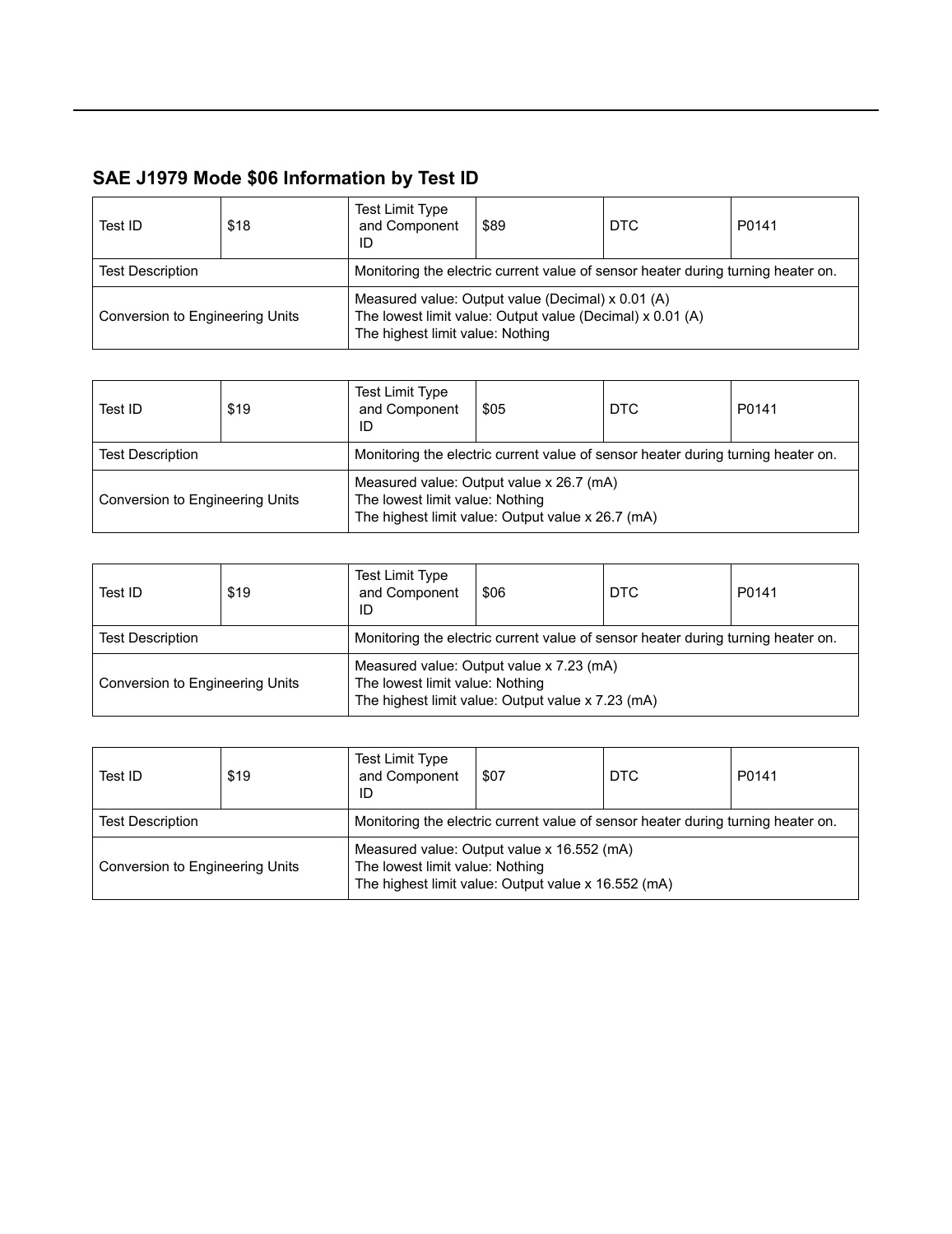| Test ID                         | \$19 | Test Limit Type<br>and Component<br>ID                                           | \$08                                                                                                                             | DTC | P0141 |  |
|---------------------------------|------|----------------------------------------------------------------------------------|----------------------------------------------------------------------------------------------------------------------------------|-----|-------|--|
| <b>Test Description</b>         |      | Monitoring the electric current value of sensor heater during turning heater on. |                                                                                                                                  |     |       |  |
| Conversion to Engineering Units |      |                                                                                  | Measured value: Output value x 9.04 (mA)<br>The lowest limit value: Nothing<br>The highest limit value: Output value x 9.04 (mA) |     |       |  |

| Test ID                                                                                                                                                                               | \$19 | <b>Test Limit Type</b><br>and Component<br>ID                                    | \$09 | <b>DTC</b> | P0141 |
|---------------------------------------------------------------------------------------------------------------------------------------------------------------------------------------|------|----------------------------------------------------------------------------------|------|------------|-------|
| <b>Test Description</b>                                                                                                                                                               |      | Monitoring the electric current value of sensor heater during turning heater on. |      |            |       |
| Measured value: Output value (Decimal) x 0.01 (A)<br>The lowest limit value: Nothing<br>Conversion to Engineering Units<br>The highest limit value: Output value (Decimal) x 0.01 (A) |      |                                                                                  |      |            |       |

| Test ID                                                                                                                                                             | \$1A | <b>Test Limit Type</b><br>and Component<br>ID                                    | \$86 | DTC | P0161 |
|---------------------------------------------------------------------------------------------------------------------------------------------------------------------|------|----------------------------------------------------------------------------------|------|-----|-------|
| <b>Test Description</b>                                                                                                                                             |      | Monitoring the electric current value of sensor heater during turning heater on. |      |     |       |
| Measured value: Output value x 7.23 (mA)<br>The lowest limit value: Output value x 7.23 (mA)<br>Conversion to Engineering Units<br>The highest limit value: Nothing |      |                                                                                  |      |     |       |

| Test ID                         | \$1B | Component ID                                                                     | \$06                                                                                          | DTC | P0161 |
|---------------------------------|------|----------------------------------------------------------------------------------|-----------------------------------------------------------------------------------------------|-----|-------|
| <b>Test Description</b>         |      | Monitoring the electric current value of sensor heater during turning heater on. |                                                                                               |     |       |
| Conversion to Engineering Units |      | The lowest limit value: Nothing                                                  | Measured value: Output value x 7.23 (mA)<br>The highest limit value: Output value x 7.23 (mA) |     |       |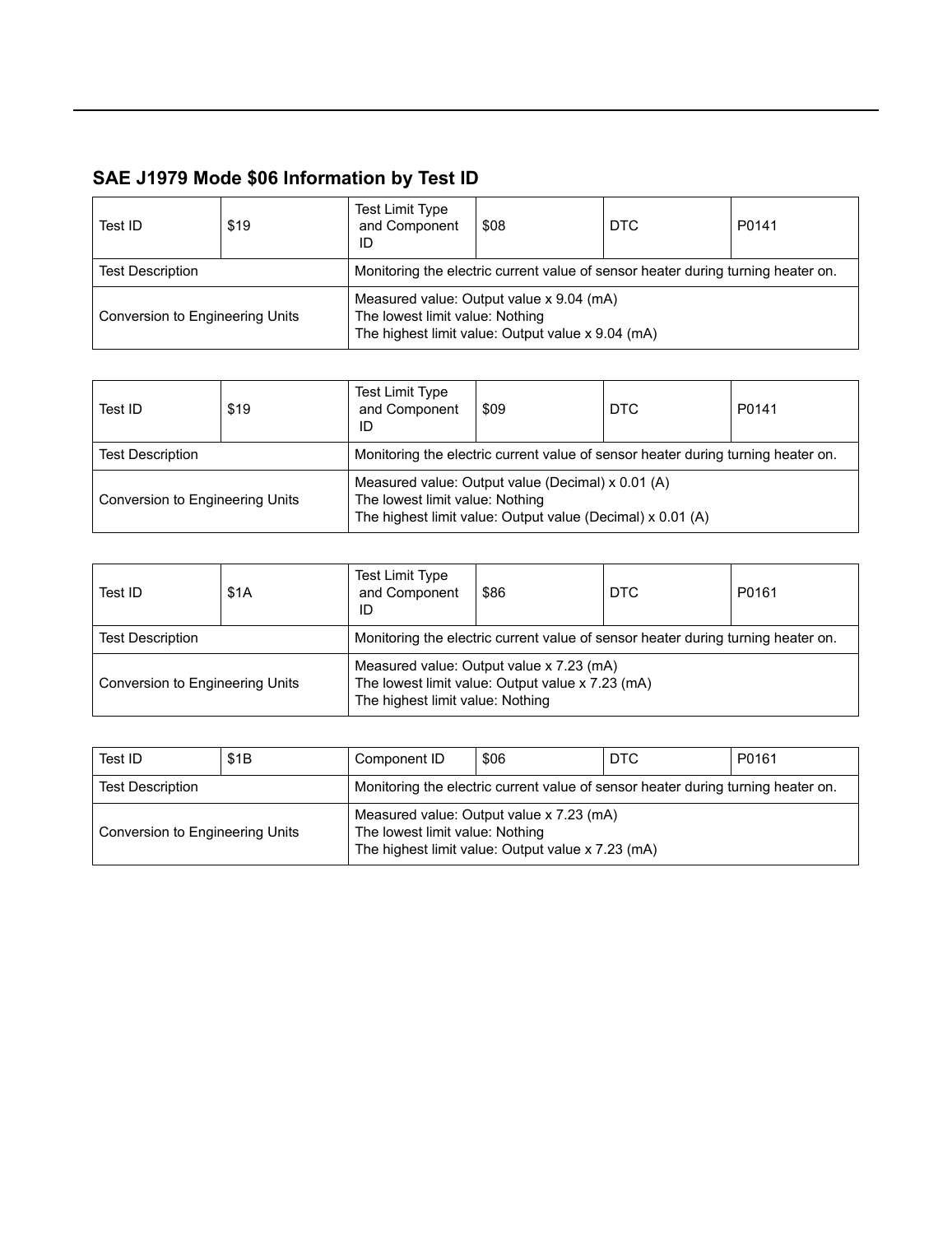| Test ID                                                             | \$21 | <b>Test Limit Type</b><br>and Component<br>ID                                                            | \$83                                                                                                                                                               | DTC | P <sub>1456</sub> |
|---------------------------------------------------------------------|------|----------------------------------------------------------------------------------------------------------|--------------------------------------------------------------------------------------------------------------------------------------------------------------------|-----|-------------------|
| <b>Test Description</b>                                             |      |                                                                                                          | Monitoring the fluctuation of fuel tank pressure sensor output before and after<br>EVAP bypass solenoid valve is opened after engine starting with cold condition. |     |                   |
| Conversion to Engineering Units<br>The highest limit value: Nothing |      | Measured value: Output value x 0.488281 (mmHq)<br>The lowest limit value: Output value x 0.488281 (mmHg) |                                                                                                                                                                    |     |                   |

| Test ID                                                             | \$26                                                                                                                                                                                                                                                                                                                                                                                                    | Test Limit Type<br>and Component<br>ID                                                                   | \$83 | DTC | P <sub>1456</sub> |
|---------------------------------------------------------------------|---------------------------------------------------------------------------------------------------------------------------------------------------------------------------------------------------------------------------------------------------------------------------------------------------------------------------------------------------------------------------------------------------------|----------------------------------------------------------------------------------------------------------|------|-----|-------------------|
| <b>Test Description</b>                                             | Monitoring either of:<br>1) The difference between maximum and minimum of fuel tank pressure sensor<br>output in predetermined time after engine starting with cold condition, or<br>2) The difference between the sensor output when EVAP control canister vent<br>shut and EVAP bypass solenoid valves are opened before performing tank leak<br>check, and the sensor output during tank leak check. |                                                                                                          |      |     |                   |
| Conversion to Engineering Units<br>The highest limit value: Nothing |                                                                                                                                                                                                                                                                                                                                                                                                         | Measured value: Output value x 0.488281 (mmHg)<br>The lowest limit value: Output value x 0.488281 (mmHg) |      |     |                   |

| Test ID                         | \$27 | <b>Test Limit Type</b><br>and Component<br>ID                                                                                                                                                                                               | \$83                                                                                                     | DTC | P <sub>1456</sub> |
|---------------------------------|------|---------------------------------------------------------------------------------------------------------------------------------------------------------------------------------------------------------------------------------------------|----------------------------------------------------------------------------------------------------------|-----|-------------------|
| <b>Test Description</b>         |      | Monitoring the fluctuation of fuel tank pressure sensor output before and after the<br>EVAP bypass solenoid valve is opened, after fuel tank pressure check is<br>completed in predetermined time after engine starting with cold condition |                                                                                                          |     |                   |
| Conversion to Engineering Units |      | The highest limit value: Nothing                                                                                                                                                                                                            | Measured value: Output value x 0.488281 (mmHg)<br>The lowest limit value: Output value x 0.488281 (mmHg) |     |                   |

| Test ID                         | \$29 | Component ID                     | \$83                                                                                                                                                     | <b>DTC</b> | P <sub>1457</sub> |  |
|---------------------------------|------|----------------------------------|----------------------------------------------------------------------------------------------------------------------------------------------------------|------------|-------------------|--|
| <b>Test Description</b>         |      |                                  | Monitoring the fuel tank pressure sensor output when EVAP control canister vent<br>shut valve is closed after releasing the pressure in EVAP vapor line. |            |                   |  |
| Conversion to Engineering Units |      | The highest limit value: Nothing | Measured value: Output value x 0.488281 - 62.500000 (mmHg)<br>The lowest limit value: Output value x 0.488281 - 62.500000 (mmHg)                         |            |                   |  |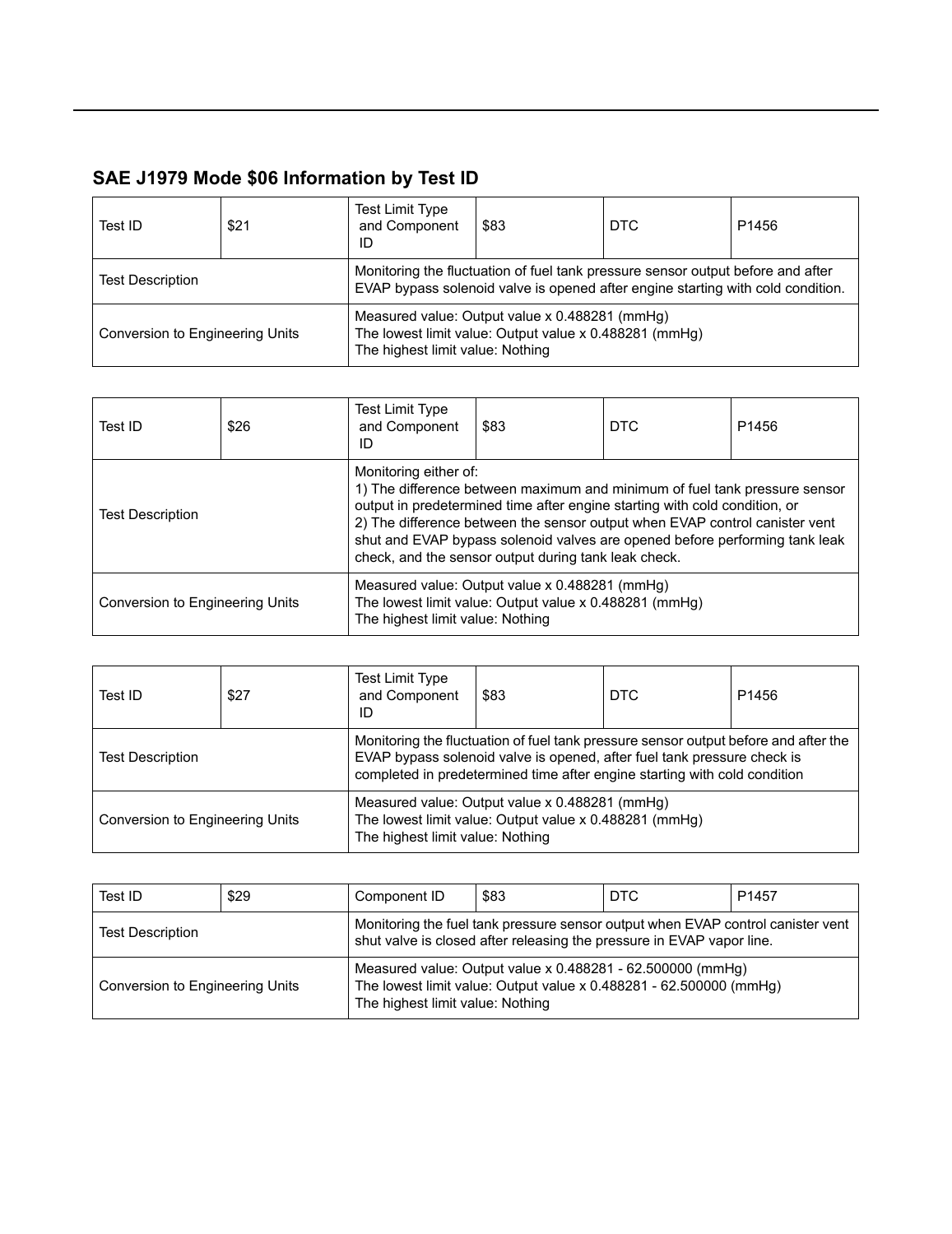| Test ID                         | \$2D | <b>Test Limit Type</b><br>and Component<br>ID                                                                                                                        | \$03 | DTC | P0497 |  |
|---------------------------------|------|----------------------------------------------------------------------------------------------------------------------------------------------------------------------|------|-----|-------|--|
| <b>Test Description</b>         |      | Monitoring the fuel tank pressure sensor during decompressing pressure in<br>EVAP vapor line.                                                                        |      |     |       |  |
| Conversion to Engineering Units |      | Measured value: Output value x 0.488281 - 62.500000 (mmHg)<br>The lowest limit value: Nothing<br>The highest limit value: Output value x 0.488281 - 62.500000 (mmHg) |      |     |       |  |

| Test ID                         | \$2E | <b>Test Limit Type</b><br>and Component<br>ID                                                                                                | \$83                                                                                                                                                             | <b>DTC</b> | P <sub>1457</sub> |  |
|---------------------------------|------|----------------------------------------------------------------------------------------------------------------------------------------------|------------------------------------------------------------------------------------------------------------------------------------------------------------------|------------|-------------------|--|
| <b>Test Description</b>         |      | line.                                                                                                                                        | Monitoring the fluctuation of fuel tank pressure sensor output after opening EVAP<br>bypass solenoid valve while maintaining decompressed pressure in EVAP vapor |            |                   |  |
| Conversion to Engineering Units |      | Measured value: Output value x 0.488281 (mmHg)<br>The lowest limit value: Output value x 0.488281 (mmHg)<br>The highest limit value: Nothing |                                                                                                                                                                  |            |                   |  |

| Test ID                         | \$2F | <b>Test Limit Type</b><br>and Component<br>ID | \$83                                                                                                                                                                                                                     | <b>DTC</b>                                                                                                                       | P <sub>1457</sub> |
|---------------------------------|------|-----------------------------------------------|--------------------------------------------------------------------------------------------------------------------------------------------------------------------------------------------------------------------------|----------------------------------------------------------------------------------------------------------------------------------|-------------------|
| <b>Test Description</b>         |      |                                               | Monitoring the fuel tank pressure sensor output when EVAP canister purge valve<br>is closed. and EVAP bypass solenoid and EVAP canister vent shut valves are<br>opened before decompressing pressure in EVAP vapor line. |                                                                                                                                  |                   |
| Conversion to Engineering Units |      | The highest limit value: Nothing              |                                                                                                                                                                                                                          | Measured value: Output value x 0.488281 - 62.500000 (mmHg)<br>The lowest limit value: Output value x 0.488281 - 62.500000 (mmHg) |                   |

| Test ID                         | \$38                                                                                                                           | <b>Test Limit Type</b><br>and Component<br>ID                                                                                                | \$03 | <b>DTC</b> | P <sub>1456</sub> |  |
|---------------------------------|--------------------------------------------------------------------------------------------------------------------------------|----------------------------------------------------------------------------------------------------------------------------------------------|------|------------|-------------------|--|
| <b>Test Description</b>         | Monitoring the difference of fuel tank pressure sensor output in pressure<br>retention mode after decompressing the fuel tank. |                                                                                                                                              |      |            |                   |  |
| Conversion to Engineering Units |                                                                                                                                | Measured value: Output value x 0.488281 (mmHg)<br>The lowest limit value: Nothing<br>The highest limit value: Output value x 0.488281 (mmHg) |      |            |                   |  |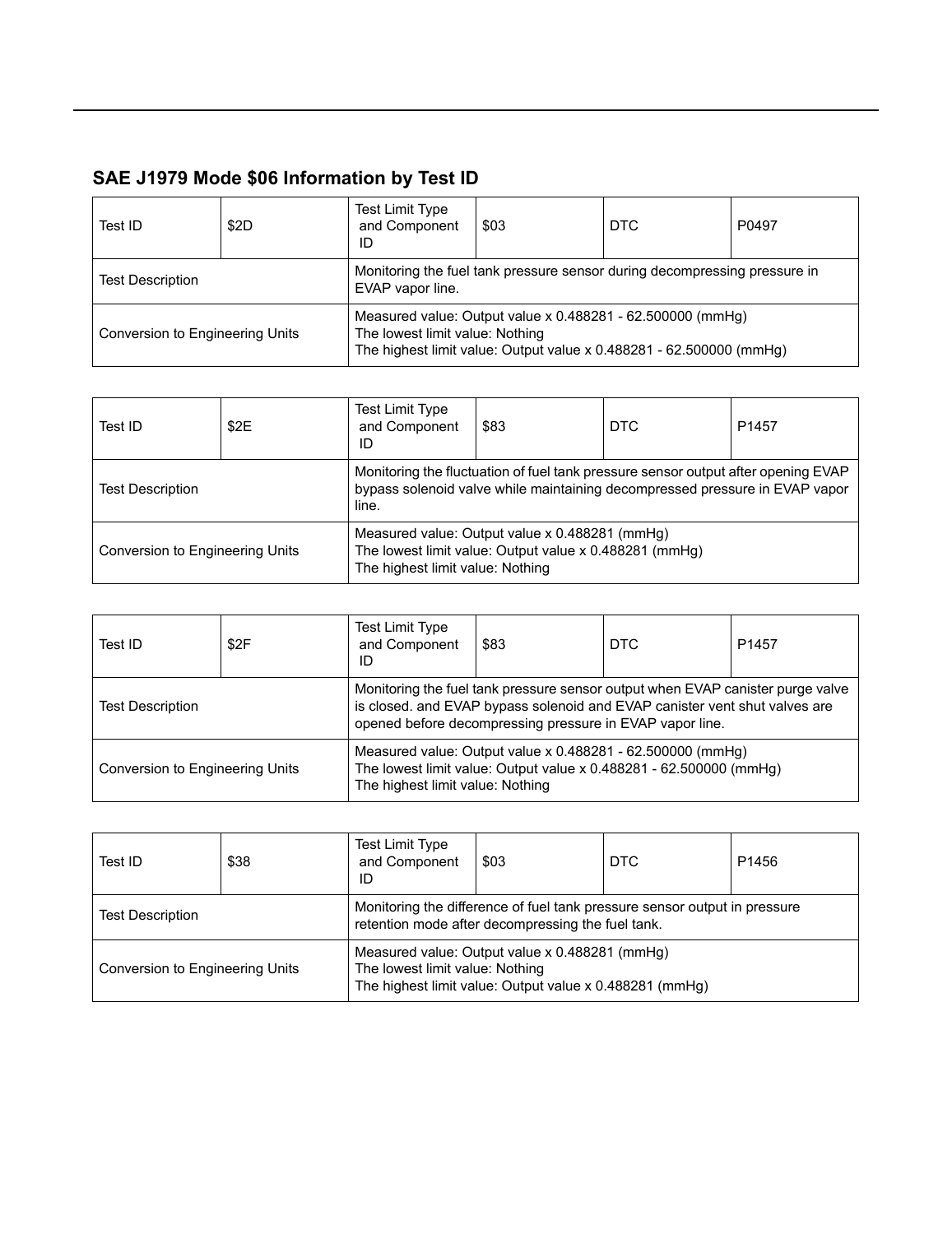| Test ID                         | \$3A | <b>Test Limit Type</b><br>and Component<br>ID | \$83                                                                                                                                                            | DTC | P <sub>1456</sub> |
|---------------------------------|------|-----------------------------------------------|-----------------------------------------------------------------------------------------------------------------------------------------------------------------|-----|-------------------|
| <b>Test Description</b>         |      |                                               | Monitoring the fluctuation of fuel tank pressure sensor before and after the EVAP<br>bypass solenoid valve is opened after engine starting with cold condition. |     |                   |
| Conversion to Engineering Units |      | The highest limit value: Nothing              | Measured value: Output value x 0.488281 (mmHg)<br>The lowest limit value: Output value x 0.488281 (mmHg)                                                        |     |                   |

| Test ID                         | \$3B | <b>Test Limit Type</b><br>and Component<br>ID                                                                                                                                                                              | \$83                                                                                                     | <b>DTC</b> | P <sub>1456</sub> |
|---------------------------------|------|----------------------------------------------------------------------------------------------------------------------------------------------------------------------------------------------------------------------------|----------------------------------------------------------------------------------------------------------|------------|-------------------|
| <b>Test Description</b>         |      | Monitoring the difference between the sensor output when EVAP control canister<br>vent shut and EVAP bypass solenoid valves are opened before performing tank<br>leak check, and the sensor output during tank leak check. |                                                                                                          |            |                   |
| Conversion to Engineering Units |      | The highest limit value: Nothing                                                                                                                                                                                           | Measured value: Output value x 0.488281 (mmHg)<br>The lowest limit value: Output value x 0.488281 (mmHg) |            |                   |

| Test ID                         | \$3C | <b>Test Limit Type</b><br>and Component<br>ID                                                  | \$03                                                                                                                                                              | <b>DTC</b> | P <sub>1456</sub> |
|---------------------------------|------|------------------------------------------------------------------------------------------------|-------------------------------------------------------------------------------------------------------------------------------------------------------------------|------------|-------------------|
| <b>Test Description</b>         |      | EVAP leak monitoring time.                                                                     | Monitoring the valve calculated by dividing the difference of fuel tank pressure<br>sensor output in pressure retention mode after decompressing the fuel tank by |            |                   |
| Conversion to Engineering Units |      | Measured value: No unit<br>The lowest limit value: Nothing<br>The highest limit value: No unit |                                                                                                                                                                   |            |                   |

| Test ID                         | \$3E | <b>Test Limit Type</b><br>and Component<br>ID | \$83                                                                                                                                                              | <b>DTC</b> | P <sub>1457</sub> |  |
|---------------------------------|------|-----------------------------------------------|-------------------------------------------------------------------------------------------------------------------------------------------------------------------|------------|-------------------|--|
| <b>Test Description</b>         |      | line.                                         | Monitoring the fluctuation of fuel tank pressure sensor output after opening EVAP<br>bypass solenoid valve while maintaining decompressing pressure in EVAP vapor |            |                   |  |
| Conversion to Engineering Units |      | The highest limit value: Nothing              | Measured value: Output value x 0.488281 (mmHg)<br>The lowest limit value: Output value x 0.488281 (mmHg)                                                          |            |                   |  |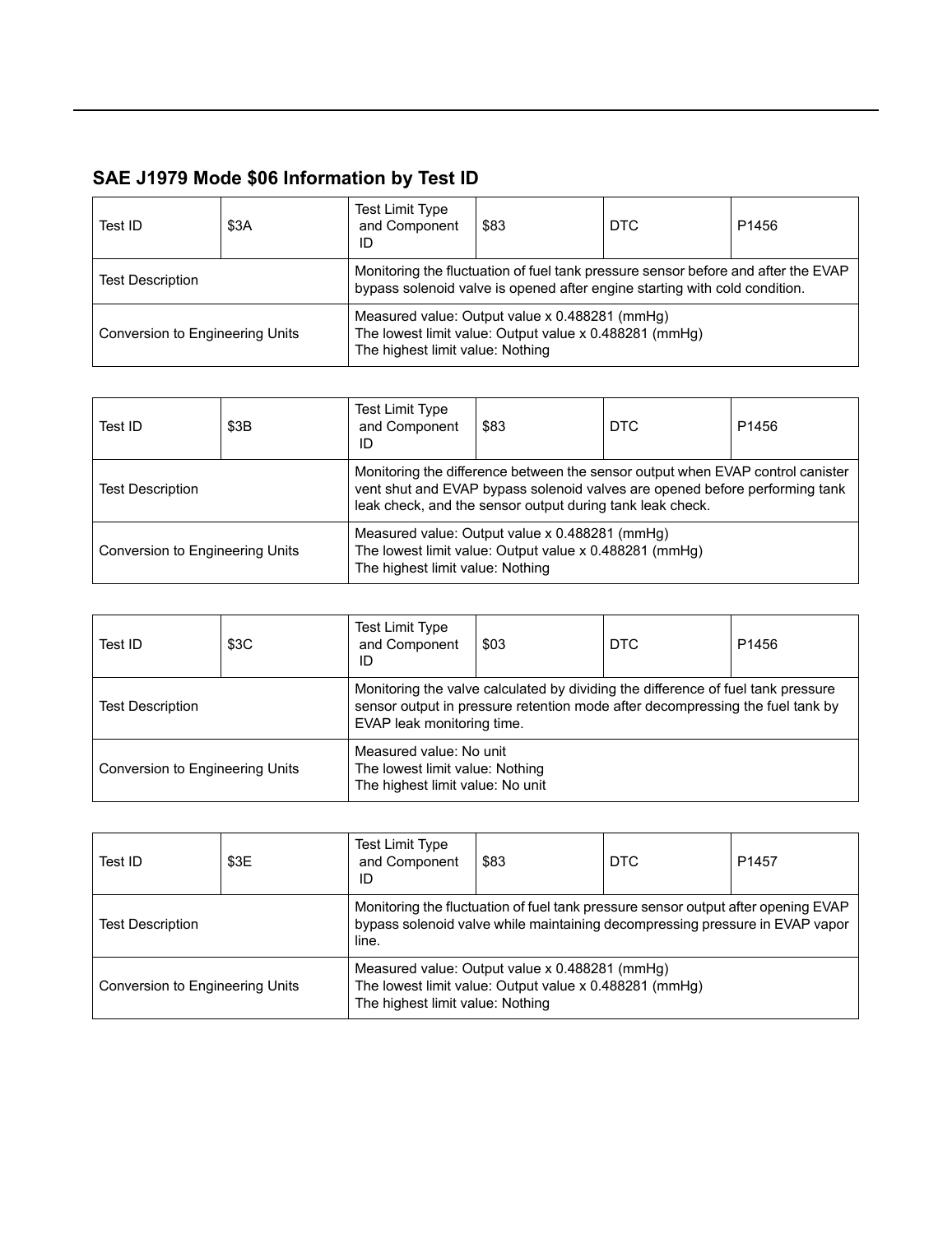| Test ID                         | \$48 | Test Limit Type<br>and Component<br>ID | 00\$                                                                                                                                                        | <b>DTC</b> | P <sub>1505</sub> |
|---------------------------------|------|----------------------------------------|-------------------------------------------------------------------------------------------------------------------------------------------------------------|------------|-------------------|
| <b>Test Description</b>         |      | idling.                                | Monitoring the difference of flow rate between estimated intake air to the<br>manifold and passage air through the idle air control valve during the engine |            |                   |
| Conversion to Engineering Units |      | The lowest limit value: Nothing        | Measured value: Output value x 0.03662 (I/min.)<br>The highest limit value: Output value x 0.03662 (I/min.)                                                 |            |                   |

| Test ID                         | \$48 | <b>Test Limit Type</b><br>and Component<br>ID | \$01                                                                                                                                                            | DTC | P2279 |
|---------------------------------|------|-----------------------------------------------|-----------------------------------------------------------------------------------------------------------------------------------------------------------------|-----|-------|
| <b>Test Description</b>         |      |                                               | Monitoring the difference of flow rate between estimated intake air to the<br>manifold during engine idling and passage air through the idle air control valve. |     |       |
| Conversion to Engineering Units |      | The lowest limit value: Nothing               | Measured value: Output value x 0.10 (I/min.)<br>The highest limit value: Output value x 0.10 (I/min.)                                                           |     |       |

| Test ID                         | \$49 | <b>Test Limit Type</b><br>and Component<br>ID | \$00                                                                                                              | <b>DTC</b> | P0404 |
|---------------------------------|------|-----------------------------------------------|-------------------------------------------------------------------------------------------------------------------|------------|-------|
| <b>Test Description</b>         |      | valve oven control.                           | Difference of the target and actual lift quantities of the EGR valve during the EGR                               |            |       |
| Conversion to Engineering Units |      | The lowest limit value: Nothing               | Measured value: Output value (Decimal) x 0.01 (mm)<br>The highest limit value: Output value (Decimal) x 0.01 (mm) |            |       |

| Test ID                                                                                               | \$4A | <b>Test Limit Type</b><br>and Component<br>ID | \$80                                                    | DTC                                                             | P2413 |
|-------------------------------------------------------------------------------------------------------|------|-----------------------------------------------|---------------------------------------------------------|-----------------------------------------------------------------|-------|
| The EGR valve lift quantity when the EGR valve is controlled at open side.<br><b>Test Description</b> |      |                                               |                                                         |                                                                 |       |
| Conversion to Engineering Units                                                                       |      | The highest limit value lift: Nothing         | Measured value lift: Output value (Decimal) x 0.01 (mm) | The lowest limit value lift: Output value (Decimal) x 0.01 (mm) |       |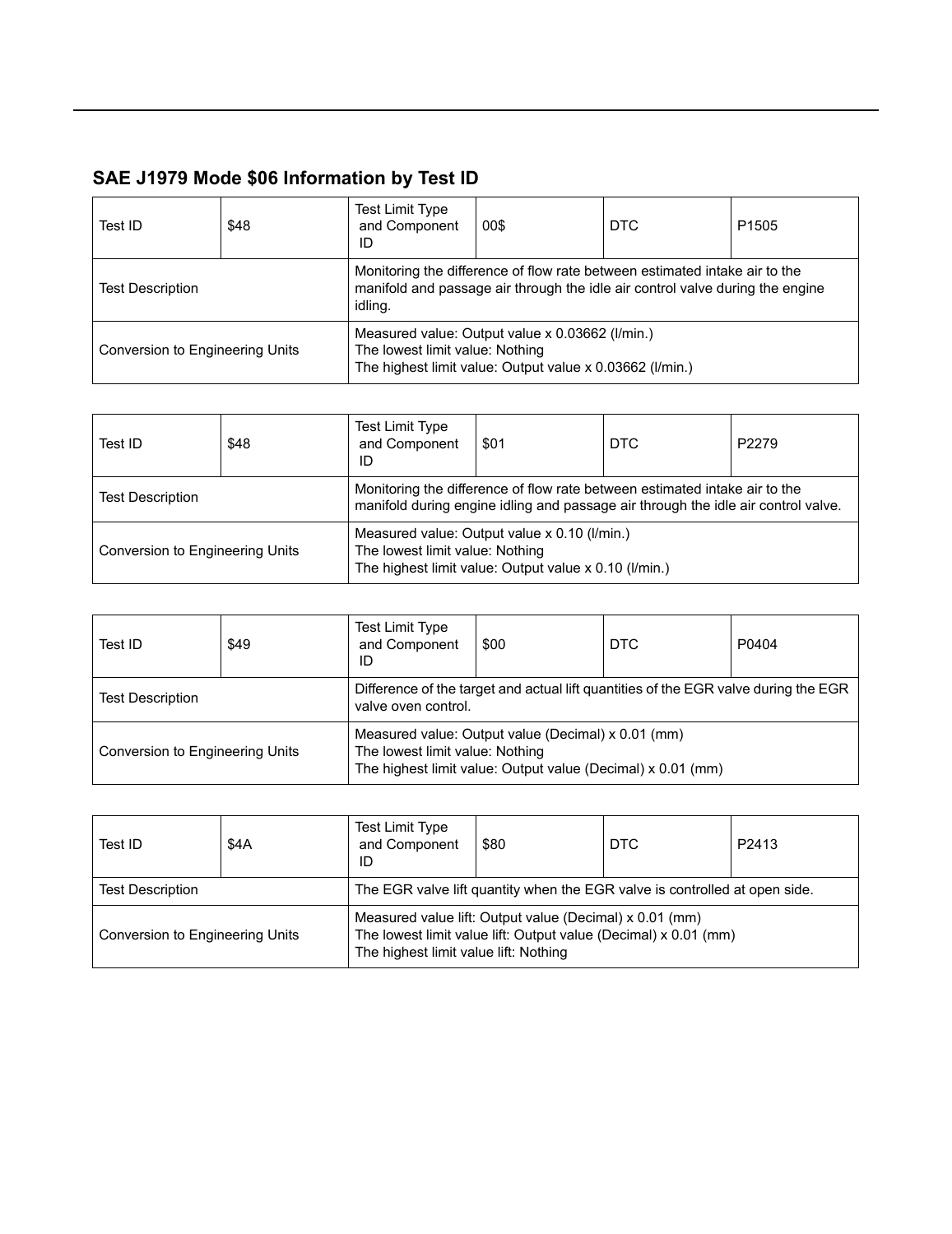| Test ID                                                                                               | \$4B | Test Limit Type<br>and Component<br>ID | \$00                                                    | DTC                                                              | P2413 |
|-------------------------------------------------------------------------------------------------------|------|----------------------------------------|---------------------------------------------------------|------------------------------------------------------------------|-------|
| <b>Test Description</b><br>The EGR valve lift quantity when the EGR valve is controled at close side. |      |                                        |                                                         |                                                                  |       |
| Conversion to Engineering Units                                                                       |      | The lowest limit value lift: Nothing   | Measured value lift: Output value (Decimal) x 0.01 (mm) | The highest limit value lift: Output value (Decimal) x 0.01 (mm) |       |

| Test ID                         | \$4D | Test Limit Type<br>and Component<br>ID                                                                  | \$80                                                                                     | DTC | P0128, P1486 |
|---------------------------------|------|---------------------------------------------------------------------------------------------------------|------------------------------------------------------------------------------------------|-----|--------------|
| <b>Test Description</b>         |      | Monitoring engine coolant temperature when the average driving speed is higher<br>than a certain level. |                                                                                          |     |              |
| Conversion to Engineering Units |      | The highest limit value: Nothing                                                                        | Measured value: Output value - 48 (°C)<br>The lowest limit value: Output value - 48 (°C) |     |              |

| Test ID                         | \$4D | <b>Test Limit Type</b><br>and Component<br>ID | \$81                                                                                                         | <b>DTC</b> | P0128 |
|---------------------------------|------|-----------------------------------------------|--------------------------------------------------------------------------------------------------------------|------------|-------|
| <b>Test Description</b>         |      | certain level.                                | Monitoring engine coolant temperature when average vehicle speed is more than                                |            |       |
| Conversion to Engineering Units |      | The highest limit value: Nothing              | Measured value: Output value (Decimal) - 40 (°C)<br>The lowest limit value: Output value (Decimal) - 40 (°C) |            |       |

| Test ID                         | \$4E | <b>Test Limit Type</b><br>and Component<br>ID                                                                                                           | \$80                                                                                     | <b>DTC</b> | P0128, P1486 |
|---------------------------------|------|---------------------------------------------------------------------------------------------------------------------------------------------------------|------------------------------------------------------------------------------------------|------------|--------------|
| <b>Test Description</b>         |      | Monitoring engine coolant temperature when estimated engine coolant<br>temperature calculated based on driving condition is lower than a certain level. |                                                                                          |            |              |
| Conversion to Engineering Units |      | The highest limit value: Nothing                                                                                                                        | Measured value: Output value - 48 (°C)<br>The lowest limit value: Output value - 48 (°C) |            |              |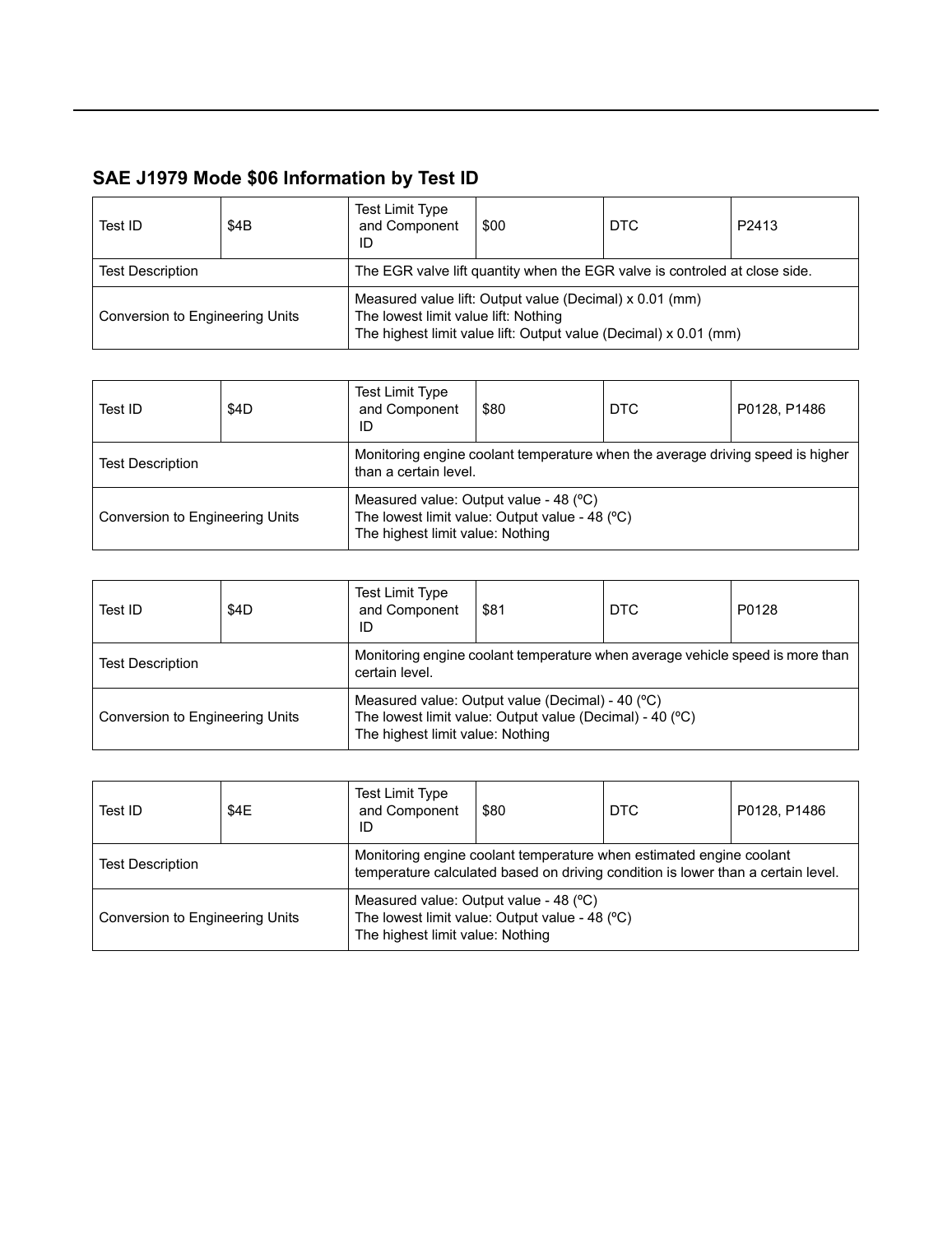| Test ID                         | \$4E | <b>Test Limit Type</b><br>and Component<br>ID | \$81                                                                                                                                           | DTC . | P0128 |
|---------------------------------|------|-----------------------------------------------|------------------------------------------------------------------------------------------------------------------------------------------------|-------|-------|
| <b>Test Description</b>         |      |                                               | Monitoring engine coolant temperature when the estimated temperature<br>calculated from vehicle driving condition is lower than certain level. |       |       |
| Conversion to Engineering Units |      | The highest limit value: Nothing              | Measured value: Output value (Decimal) - 40 (°C)<br>The lowest limit value: Output value (Decimal) - 40 (°C)                                   |       |       |

| Test ID                         | \$4F                                                                                                                               | <b>Test Limit Type</b><br>and Component<br>ID | \$80                                                                                     | <b>DTC</b> | P0128, P1486 |
|---------------------------------|------------------------------------------------------------------------------------------------------------------------------------|-----------------------------------------------|------------------------------------------------------------------------------------------|------------|--------------|
| <b>Test Description</b>         | Monitoring engine coolant temperature when estimated temperature calculated<br>based on driving condition reaches a certain level. |                                               |                                                                                          |            |              |
| Conversion to Engineering Units |                                                                                                                                    | The highest limit value: Nothing              | Measured value: Output value - 48 (°C)<br>The lowest limit value: Output value - 48 (°C) |            |              |

| Test ID                         | \$4F | Test Limit Type<br>and Component<br>ID | \$81                                                                                                                                     | <b>DTC</b> | P0128 |
|---------------------------------|------|----------------------------------------|------------------------------------------------------------------------------------------------------------------------------------------|------------|-------|
| <b>Test Description</b>         |      |                                        | Monitoring engine coolant temperature when the estimated temperature<br>calculated from vehicle driving condition reaches certain level. |            |       |
| Conversion to Engineering Units |      | The highest limit value: Nothing       | Measured value: Output value (Decimal) - 40 (°C)<br>The lowest limit value: Output value (Decimal) - 40 (°C)                             |            |       |

| Test ID                         | \$50 | Test Limit Type<br>and Component<br>ID                                                                                                              | \$00                                                                                                                                                  | <b>DTC</b> | P0128, P1486 |  |
|---------------------------------|------|-----------------------------------------------------------------------------------------------------------------------------------------------------|-------------------------------------------------------------------------------------------------------------------------------------------------------|------------|--------------|--|
| <b>Test Description</b>         |      |                                                                                                                                                     | Monitoring the valve calculated by subtracting actual engine coolant temperature<br>from estimated temperature calculated based on driving condition. |            |              |  |
| Conversion to Engineering Units |      | Measured value: Output value $x$ 1 ( $\degree$ C)<br>The lowest limit value: Nothing<br>The highest limit value: Output value $x$ 1 ( $^{\circ}$ C) |                                                                                                                                                       |            |              |  |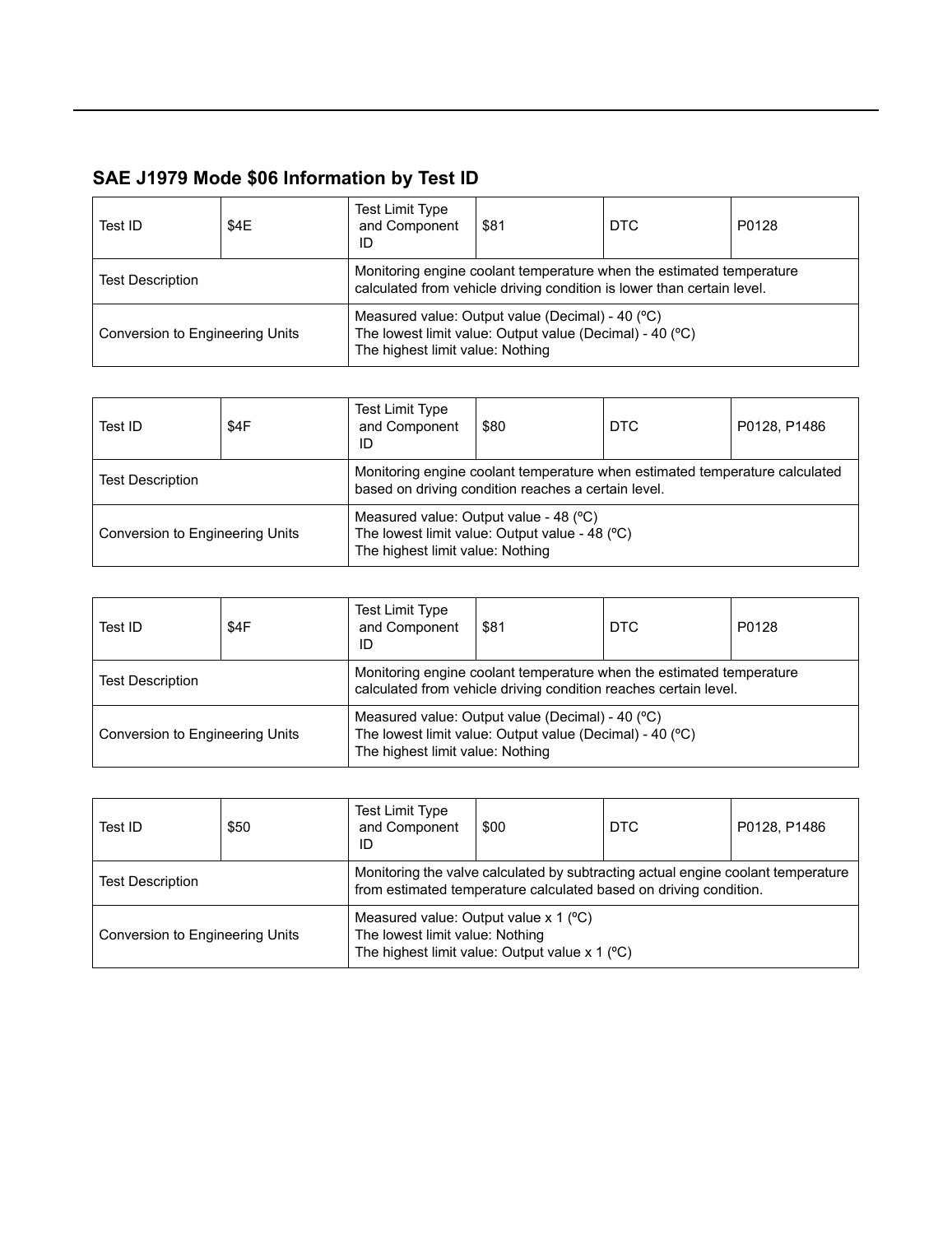| Test ID                         | \$50 | <b>Test Limit Type</b><br>and Component<br>ID                                                                                                    | \$01                                                                                                                                                | <b>DTC</b> | P0128 |  |  |
|---------------------------------|------|--------------------------------------------------------------------------------------------------------------------------------------------------|-----------------------------------------------------------------------------------------------------------------------------------------------------|------------|-------|--|--|
| <b>Test Description</b>         |      |                                                                                                                                                  | Monitoring the difference subtracted actual engine coolant temperature from the<br>estimated temperature calculated from vehicle driving condition. |            |       |  |  |
| Conversion to Engineering Units |      | Measured value: Output value (Decimal) $x$ 1 (°C)<br>The lowest limit value: Nothing<br>The highest limit value: Output value (Decimal) x 1 (°C) |                                                                                                                                                     |            |       |  |  |

| Test ID                         | \$58 | Test Limit Type<br>and Component<br>ID                                                                              | \$80                                                                                           | <b>DTC</b> | P0410 |
|---------------------------------|------|---------------------------------------------------------------------------------------------------------------------|------------------------------------------------------------------------------------------------|------------|-------|
| <b>Test Description</b>         |      | Monitoring the fluctuation of the air pump electric current sensor output before<br>and after air pump is operated. |                                                                                                |            |       |
| Conversion to Engineering Units |      | The highest limit value: Nothing                                                                                    | Measured value: Output value x 0.2930 (A)<br>The lowest limit value: Output value x 0.2930 (A) |            |       |

| Test ID                         | \$59 | <b>Test Limit Type</b><br>and Component<br>ID | \$00                                                                                                                | <b>DTC</b> | P <sub>1410</sub> |
|---------------------------------|------|-----------------------------------------------|---------------------------------------------------------------------------------------------------------------------|------------|-------------------|
| <b>Test Description</b>         |      |                                               | Monitoring the fluctuation of the air pump electric current sensor output before<br>and after air pump is operated. |            |                   |
| Conversion to Engineering Units |      | The lowest limit value: Nothing               | Measured value: Output value x 0.2930 (A)<br>The highest limit value: Output value x 0.2930 (A)                     |            |                   |

| Test ID                         | \$5A | <b>Test Limit Type</b><br>and Component<br>ID | \$80                                                                                                                         | DTC | P0411 |
|---------------------------------|------|-----------------------------------------------|------------------------------------------------------------------------------------------------------------------------------|-----|-------|
| <b>Test Description</b>         |      |                                               | Monitoring the fluctuation of the air pump electric current sensor output before<br>and after secondary air valve is opened. |     |       |
| Conversion to Engineering Units |      | The highest limit value: Nothing              | Measured value: Output value x 0.2930 (A)<br>The lowest limit value: Output value x 0.2930 (A)                               |     |       |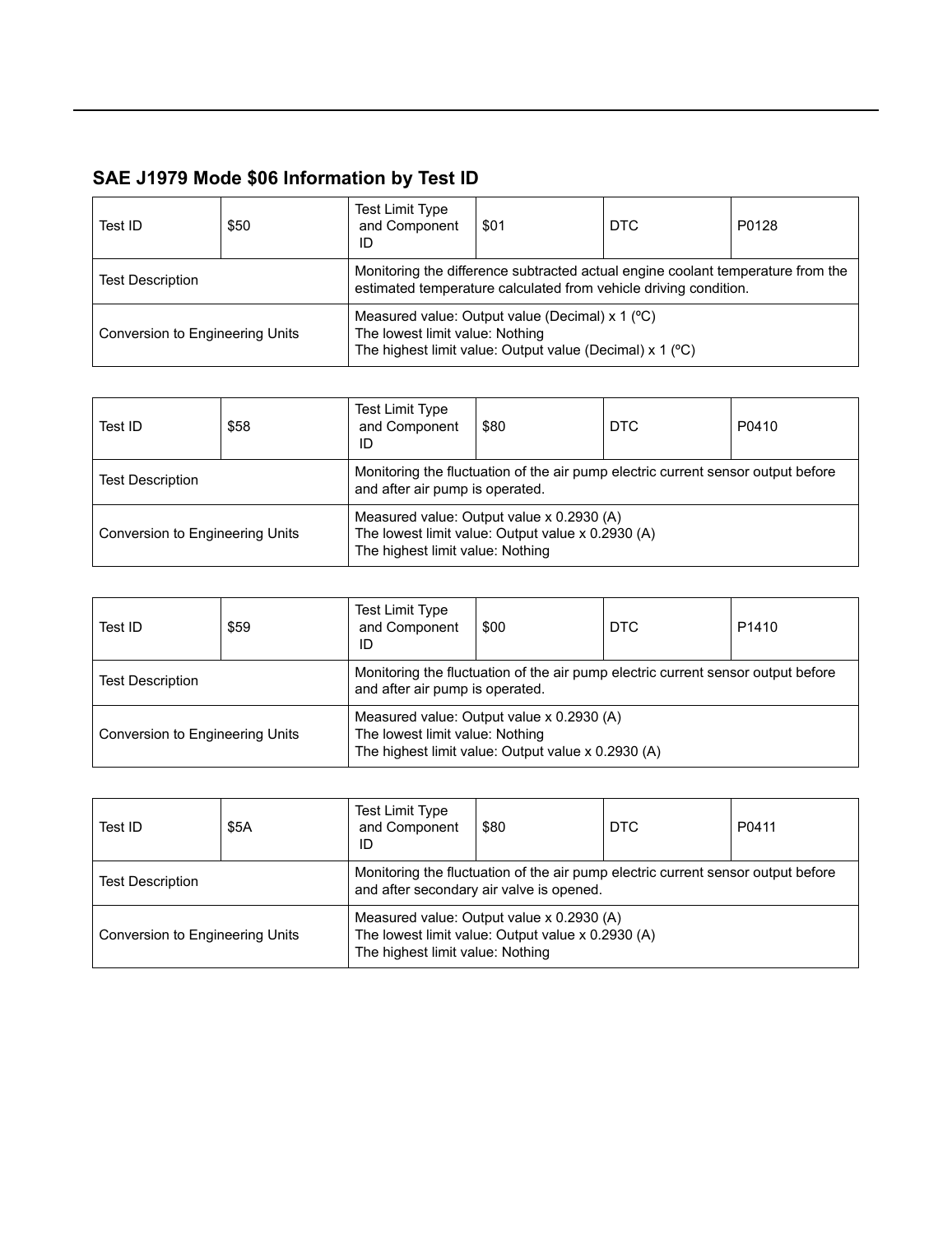| Test ID                         | \$5B | <b>Test Limit Type</b><br>and Component<br>ID | \$00                                                                                                                                   | DTC | P <sub>1419</sub> |
|---------------------------------|------|-----------------------------------------------|----------------------------------------------------------------------------------------------------------------------------------------|-----|-------------------|
| <b>Test Description</b>         |      |                                               | Monitor the difference between banks of A/F compensation coefficience due to<br>secondary air introduction from the air pump when idle |     |                   |
| Conversion to Engineering Units |      | The highest limit value: Nothing              | Measured value: Output value x 2 <sup>^</sup> - 15<br>The lowest limit value: Output value x 2^ - 15                                   |     |                   |

| Test ID                         | \$5C | <b>Test Limit Type</b><br>and Component<br>ID                                                                                      | \$00 | <b>DTC</b> | P0128, P1486 |  |
|---------------------------------|------|------------------------------------------------------------------------------------------------------------------------------------|------|------------|--------------|--|
| <b>Test Description</b>         |      | Monitoring the voltage of engine coolant temperature sensor when the average<br>driving cycle is higher than a certain level.      |      |            |              |  |
| Conversion to Engineering Units |      | Measured value: Output value x 0.0195 (V)<br>The lowest limit value: Nothing<br>The highest limit value: Output value x 0.0195 (V) |      |            |              |  |

| Test ID                         | \$5D | Test Limit Type<br>and Component<br>ID                                                                                             | \$00                                                                                                                                                           | DTC | P0128, P1486 |  |
|---------------------------------|------|------------------------------------------------------------------------------------------------------------------------------------|----------------------------------------------------------------------------------------------------------------------------------------------------------------|-----|--------------|--|
| <b>Test Description</b>         |      | certain level.                                                                                                                     | Monitoring the voltage of engine coolant temperature sensor when estimated<br>engine coolant temperature calculated based on driving condition is lower than a |     |              |  |
| Conversion to Engineering Units |      | Measured value: Output value x 0.0195 (V)<br>The lowest limit value: Nothing<br>The highest limit value: Output value x 0.0195 (V) |                                                                                                                                                                |     |              |  |

| Test ID                         | \$5E | <b>Test Limit Type</b><br>and Component<br>ID                                                                                      | \$00                                                                                                                                                     | <b>DTC</b> | P0128, P1486 |  |
|---------------------------------|------|------------------------------------------------------------------------------------------------------------------------------------|----------------------------------------------------------------------------------------------------------------------------------------------------------|------------|--------------|--|
| <b>Test Description</b>         |      | certain level.                                                                                                                     | Monitoring the voltage of engine coolant temperature sensor when estimated<br>engine coolant temperature calculated based on driving condition reaches a |            |              |  |
| Conversion to Engineering Units |      | Measured value: Output value x 0.0195 (V)<br>The lowest limit value: Nothing<br>The highest limit value: Output value x 0.0195 (V) |                                                                                                                                                          |            |              |  |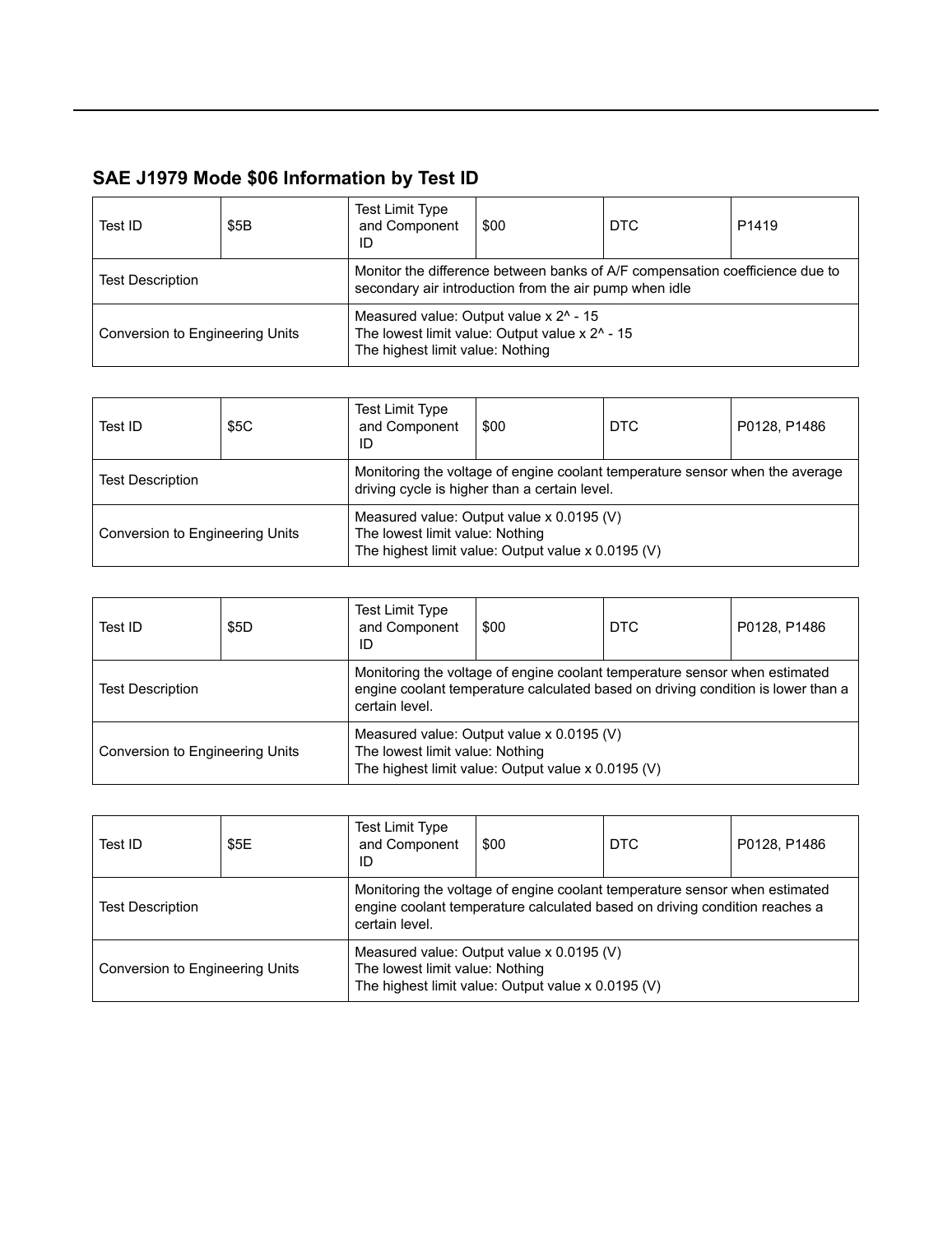| Test ID                         | \$5F | <b>Test Limit Type</b><br>and Component<br>ID                                                                                                      | \$00                                                                                                                                                  | DTC | P0128, P1486 |  |
|---------------------------------|------|----------------------------------------------------------------------------------------------------------------------------------------------------|-------------------------------------------------------------------------------------------------------------------------------------------------------|-----|--------------|--|
| <b>Test Description</b>         |      |                                                                                                                                                    | Monitoring the valve calculated by subtracting actual engine coolant temperature<br>from estimated temperature calculated based on driving condition. |     |              |  |
| Conversion to Engineering Units |      | Measured value: Output value $x$ 1 ( $\degree$ C)<br>The lowest limit value: Nothing<br>The highest limit value: Output value $x$ 1 ( $\degree$ C) |                                                                                                                                                       |     |              |  |

| Test ID                         | \$62 | <b>Test Limit Type</b><br>and Component<br>ID                                                  | \$04                                                                                                                          | <b>DTC</b> | P0420 |
|---------------------------------|------|------------------------------------------------------------------------------------------------|-------------------------------------------------------------------------------------------------------------------------------|------------|-------|
| <b>Test Description</b>         |      |                                                                                                | Monitoring moving average value calculated from the standard value of oxygen<br>sensor output after passing through catalyst. |            |       |
| Conversion to Engineering Units |      | Measured value: No unit<br>The lowest limit value: Nothing<br>The highest limit value: No unit |                                                                                                                               |            |       |

| Test ID                                                                                                                           | \$64 | <b>Test Limit Type</b><br>and Component<br>ID | \$04                                                                                                                          | <b>DTC</b> | P0430 |
|-----------------------------------------------------------------------------------------------------------------------------------|------|-----------------------------------------------|-------------------------------------------------------------------------------------------------------------------------------|------------|-------|
| <b>Test Description</b>                                                                                                           |      |                                               | Monitoring moving average value calculated from the standard value of oxygen<br>sensor output after passing through catalyst. |            |       |
| Measured value: No unit<br>The lowest limit value: Nothing<br>Conversion to Engineering Units<br>The highest limit value: No unit |      |                                               |                                                                                                                               |            |       |

| Test ID                         | \$6A | <b>Test Limit Type</b><br>and Component<br>ID | \$01                                                                                                                                                                                                                                      | DTC | P <sub>1420</sub> |  |
|---------------------------------|------|-----------------------------------------------|-------------------------------------------------------------------------------------------------------------------------------------------------------------------------------------------------------------------------------------------|-----|-------------------|--|
| <b>Test Description</b>         |      |                                               | Monitoring the voltage of third heater oxygen sensor output after the<br>predetermined time from the switching period of second heated oxygen sensor<br>output after target A/F is changed lean to rich in order to radiate adsorbed Nox. |     |                   |  |
| Conversion to Engineering Units |      | The lowest limit value: Nothing               | Measured value: Output value (Decimal) x 0.020 (V)<br>The highest limit value: Output value (Decimal) x 0.020 (V)                                                                                                                         |     |                   |  |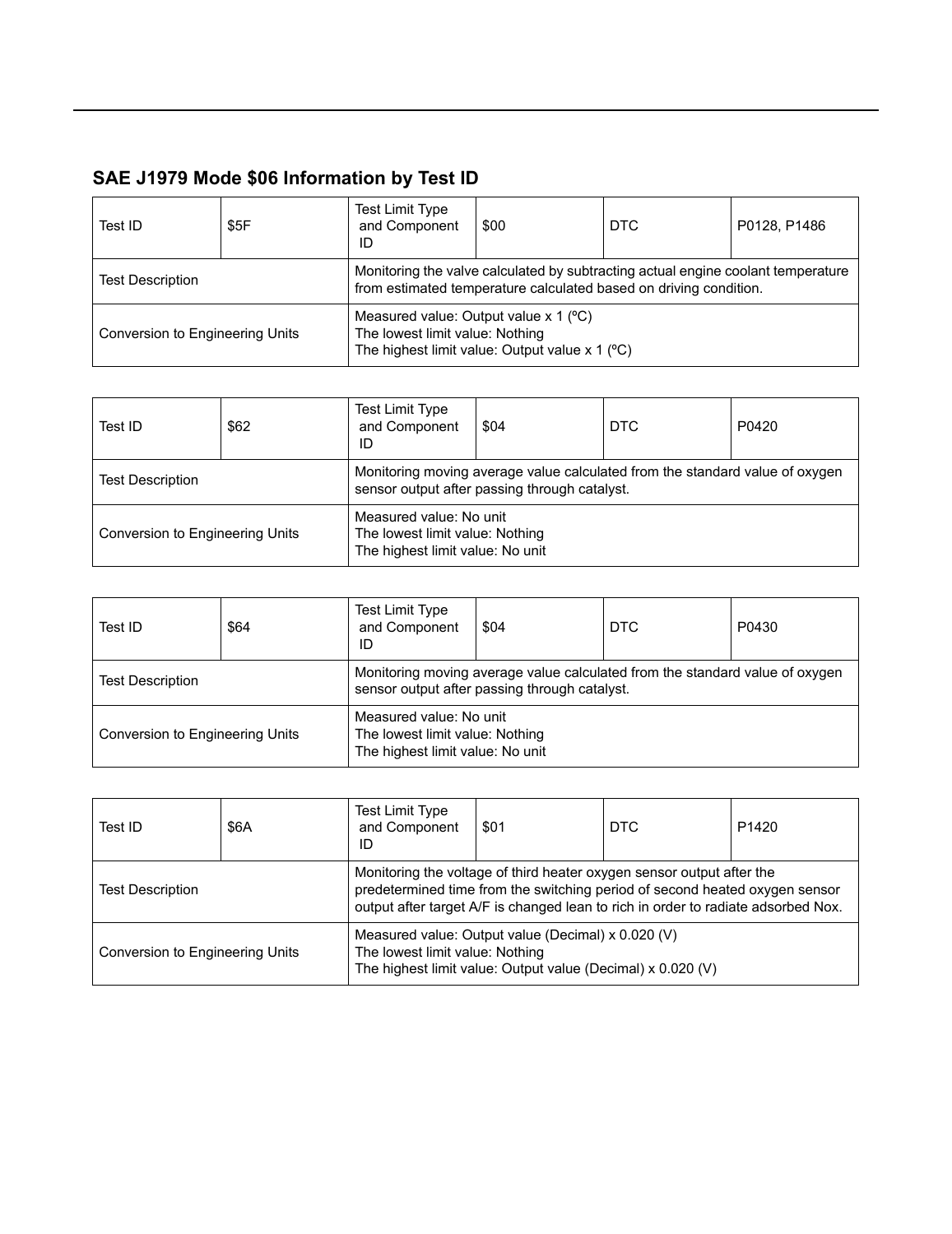| Test ID                         | \$70 | <b>Test Limit Type</b><br>and Component<br>ID | \$80                                                                                                           | DTC | P0135 |  |  |
|---------------------------------|------|-----------------------------------------------|----------------------------------------------------------------------------------------------------------------|-----|-------|--|--|
| <b>Test Description</b>         |      |                                               | Monitoring the electric current value of sensor heater during turning heater on.                               |     |       |  |  |
| Conversion to Engineering Units |      | The highest limit value: Nothing              | Measured value: Output value (Decimal) x 0.01 (A)<br>The lowest limit value: Output value (Decimal) x 0.01 (A) |     |       |  |  |

| Test ID                                                                                                     | \$71 | Test Limit Type<br>and Component<br>ID | \$00                                                                                                            | <b>DTC</b> | P0135 |
|-------------------------------------------------------------------------------------------------------------|------|----------------------------------------|-----------------------------------------------------------------------------------------------------------------|------------|-------|
| Monitoring the electric current value of sensor heater during turning heater on.<br><b>Test Description</b> |      |                                        |                                                                                                                 |            |       |
| Conversion to Engineering Units                                                                             |      | The lowest limit value: Nothing        | Measured value: Output value (Decimal) x 0.01 (A)<br>The highest limit value: Output value (Decimal) x 0.01 (A) |            |       |

| Test ID                         | \$72 | <b>Test Limit Type</b><br>and Component<br>ID | \$00                                                                                                            | DTC | P0135 |  |  |  |
|---------------------------------|------|-----------------------------------------------|-----------------------------------------------------------------------------------------------------------------|-----|-------|--|--|--|
| <b>Test Description</b>         |      |                                               | Monitoring the electric current value of sensor heater during turning heater off.                               |     |       |  |  |  |
| Conversion to Engineering Units |      | The lowest limit value: Nothing               | Measured value: Output value (Decimal) x 0.01 (A)<br>The highest limit value: Output value (Decimal) x 0.01 (A) |     |       |  |  |  |

| Test ID                         | \$76 | Test Limit Type<br>and Component<br>ID                                                         | \$80                                                                                                            | DTC | P0133 |
|---------------------------------|------|------------------------------------------------------------------------------------------------|-----------------------------------------------------------------------------------------------------------------|-----|-------|
| <b>Test Description</b>         |      |                                                                                                | Integration value at the specified time according to the response performance<br>measurement of the A/F sensor. |     |       |
| Conversion to Engineering Units |      | Measured value: No unit<br>The lowest limit value: Nothing<br>The highest limit value: No unit |                                                                                                                 |     |       |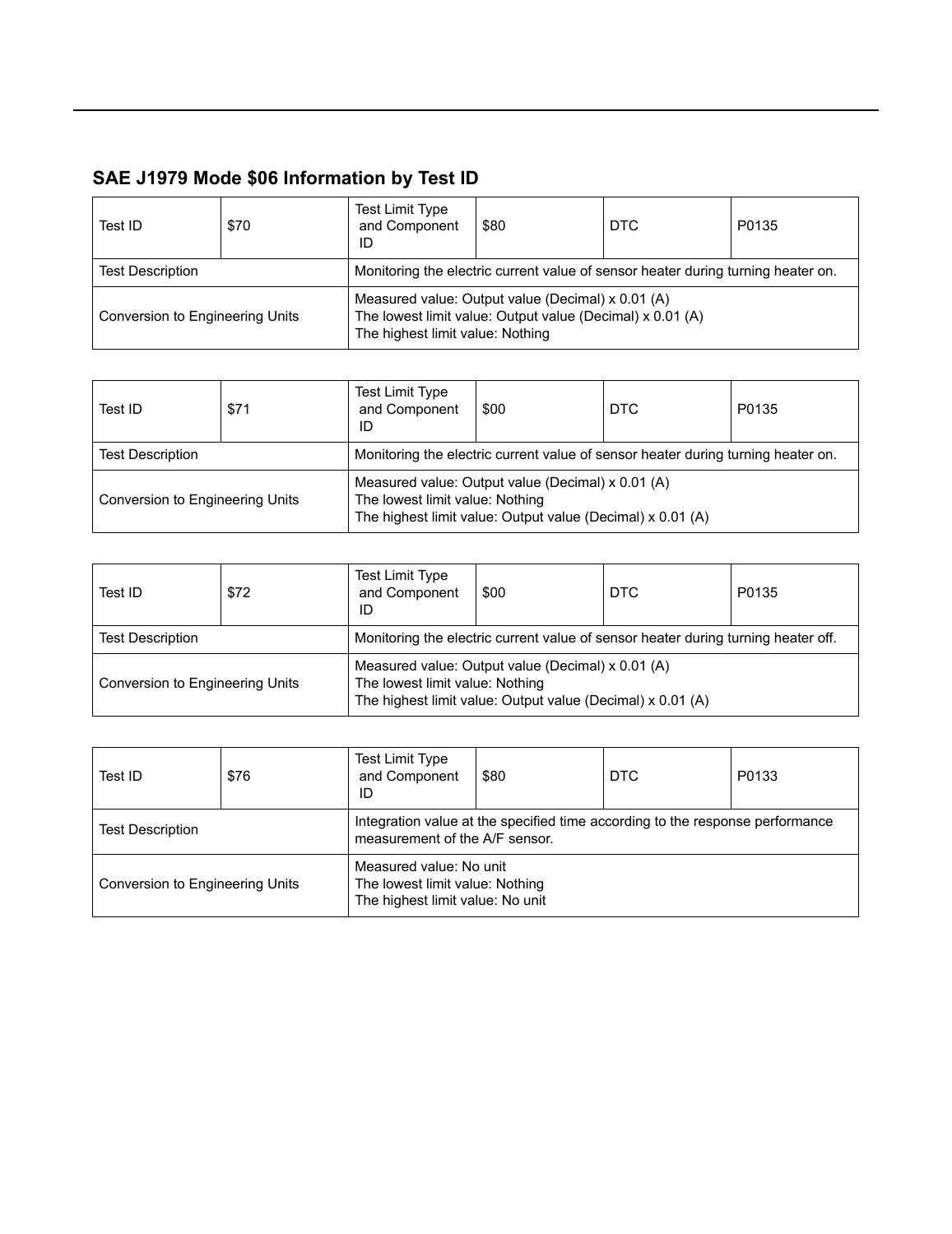| Test ID                         | \$77 | <b>Test Limit Type</b><br>and Component<br>ID                                                  | \$80                                                                                                            | DTC | P0153 |
|---------------------------------|------|------------------------------------------------------------------------------------------------|-----------------------------------------------------------------------------------------------------------------|-----|-------|
| <b>Test Description</b>         |      |                                                                                                | Integration value at the specified time according to the response performance<br>measurement of the A/F sensor. |     |       |
| Conversion to Engineering Units |      | Measured value: No unit<br>The lowest limit value: Nothing<br>The highest limit value: No unit |                                                                                                                 |     |       |

| Test ID                         | \$78 | <b>Test Limit Type</b><br>and Component<br>ID | \$80                                                                                                                                     | <b>DTC</b> | P <sub>1172</sub> |  |  |  |
|---------------------------------|------|-----------------------------------------------|------------------------------------------------------------------------------------------------------------------------------------------|------------|-------------------|--|--|--|
| <b>Test Description</b>         |      |                                               | The A/F sensor output value during A/F control.                                                                                          |            |                   |  |  |  |
| Conversion to Engineering Units |      | The highest limit value: Nothing              | Measured value: Output value (Decimal) x 0.00390625 - 128 (mA)<br>The lowest limit value: Output value (Decimal) x 0.00390625 - 128 (mA) |            |                   |  |  |  |

| Test ID                         | \$79                                            | <b>Test Limit Type</b><br>and Component<br>ID | \$01                                                                                                                                                                         | <b>DTC</b> | P <sub>1172</sub> |  |  |
|---------------------------------|-------------------------------------------------|-----------------------------------------------|------------------------------------------------------------------------------------------------------------------------------------------------------------------------------|------------|-------------------|--|--|
| <b>Test Description</b>         | The A/F sensor output value during A/F control. |                                               |                                                                                                                                                                              |            |                   |  |  |
| Conversion to Engineering Units |                                                 |                                               | Measured value: Output value (Decimal) x 0.00390625 - 128 (mA)<br>The lowest limit value: Nothing<br>The highest limit value: Output value (Decimal) x 0.00390625 - 128 (mA) |            |                   |  |  |

| Test ID                         | \$7A                                            | Test Limit Type<br>and Component<br>ID | \$01                                                                                                                                      | DTC | P1174 |
|---------------------------------|-------------------------------------------------|----------------------------------------|-------------------------------------------------------------------------------------------------------------------------------------------|-----|-------|
| <b>Test Description</b>         | The A/F sensor output value during A/F control. |                                        |                                                                                                                                           |     |       |
| Conversion to Engineering Units |                                                 | The lowest limit value: Nothing        | Measured value: Output value (Decimal) x 0.00390625 - 128 (mA)<br>The highest limit value: Output value (Decimal) x 0.00390625 - 128 (mA) |     |       |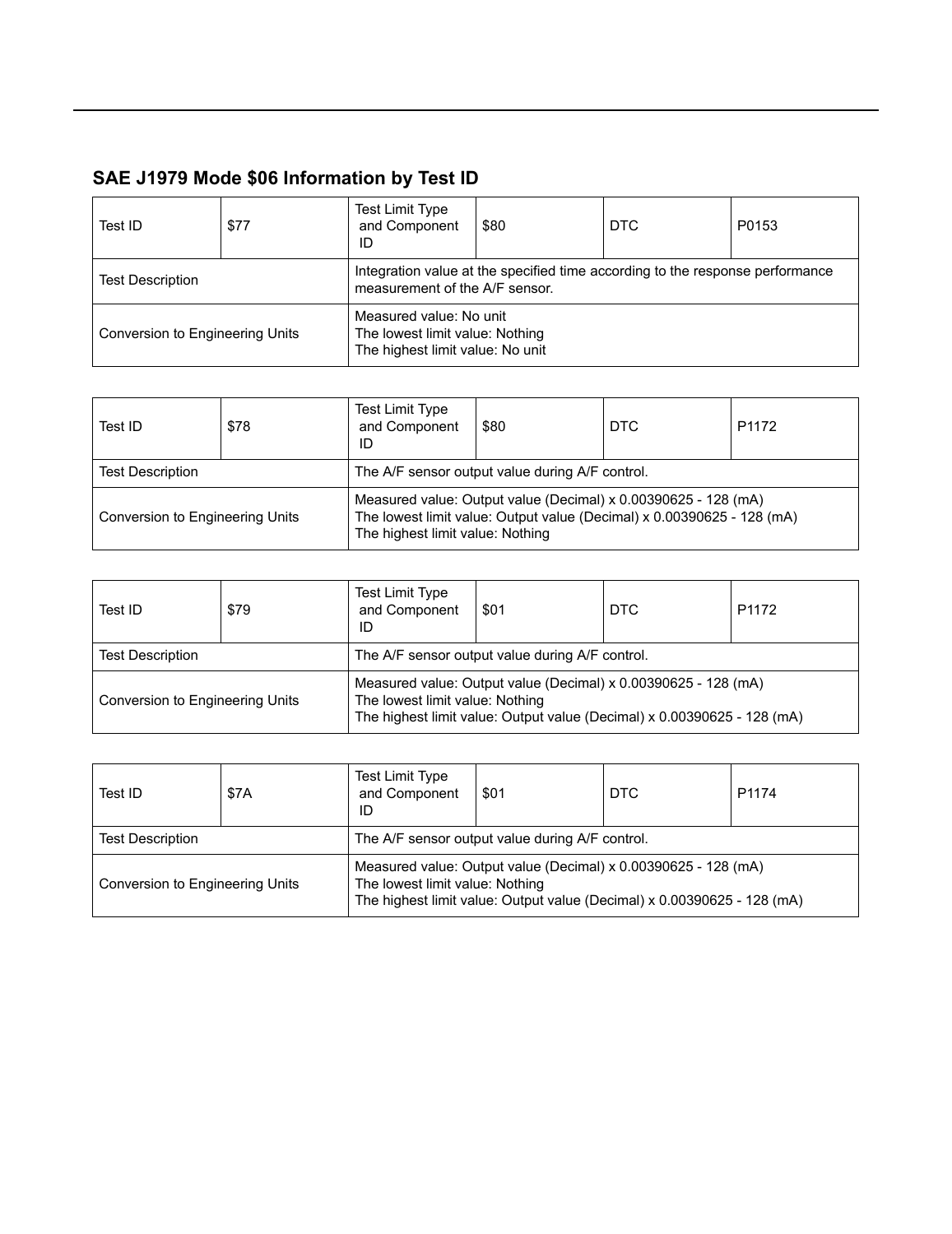| Test ID                         | \$81 | <b>Test Limit Type</b><br>and Component<br>ID | \$80                                                                                                                                                         | <b>DTC</b>                                                                                                                                         | P0496 |
|---------------------------------|------|-----------------------------------------------|--------------------------------------------------------------------------------------------------------------------------------------------------------------|----------------------------------------------------------------------------------------------------------------------------------------------------|-------|
| <b>Test Description</b>         |      |                                               | Monitoring fuel tank pressure sensor output when vent shut valve is closed in<br>prescribed time until purge starts after engine starts with cold condition. |                                                                                                                                                    |       |
| Conversion to Engineering Units |      | The highest limit value: Nothing              |                                                                                                                                                              | Measured value: Output value (Decimal) x 0.1 (mmHg) - 3276.8 (mmHg)<br>The lowest limit value: Output value (Decimal) x 0.1 (mmHg) - 3276.8 (mmHg) |       |

| Test ID                                                                                                    | \$82 | <b>Test Limit Type</b><br>and Component<br>ID | \$80 | <b>DTC</b>                                                                                                                                         | P2422 |
|------------------------------------------------------------------------------------------------------------|------|-----------------------------------------------|------|----------------------------------------------------------------------------------------------------------------------------------------------------|-------|
| Monitoring fuel tank pressure sensor output while purge is normally controlled.<br><b>Test Description</b> |      |                                               |      |                                                                                                                                                    |       |
| Conversion to Engineering Units                                                                            |      | The highest limit value: Nothing              |      | Measured value: Output value (Decimal) x 0.1 (mmHg) - 3276.8 (mmHg)<br>The lowest limit value: Output value (Decimal) x 0.1 (mmHg) - 3276.8 (mmHg) |       |

| Test ID                         | \$88 | <b>Test Limit Type</b><br>and Component<br>ID                                                                                                                                          | \$00 | <b>DTC</b> | P0497 |  |
|---------------------------------|------|----------------------------------------------------------------------------------------------------------------------------------------------------------------------------------------|------|------------|-------|--|
| <b>Test Description</b>         |      | Monitoring fuel tank pressure sensor value in failing to make the tank<br>decompress to certain level after engine starts with cold condition.                                         |      |            |       |  |
| Conversion to Engineering Units |      | Measured value: Output value (Decimal) x 0.1 (mmHg) - 3276.8 (mmHg)<br>The lowest limit value: Nothing<br>The highest limit value: Output value (Decimal) x 0.1 (mmHg) - 3276.8 (mmHg) |      |            |       |  |

| Test ID                         | \$8B                                                                                                   | Test Limit Type<br>and Component<br>ID                                                                                                                                                   | \$00 | <b>DTC</b> | P0457 |  |
|---------------------------------|--------------------------------------------------------------------------------------------------------|------------------------------------------------------------------------------------------------------------------------------------------------------------------------------------------|------|------------|-------|--|
| <b>Test Description</b>         | Monitoring fuel tank pressure sensor value in failing to make the tank<br>decompress to certain level. |                                                                                                                                                                                          |      |            |       |  |
| Conversion to Engineering Units |                                                                                                        | Measured value: Output value (Decimal) x 0.1 (mmHg) - 3276.8 (mmHg)<br>The lowest limit value: Nothing<br>The highest limit value: Output value (Decimal) $x$ 0.1 (mmHg) - 3276.8 (mmHg) |      |            |       |  |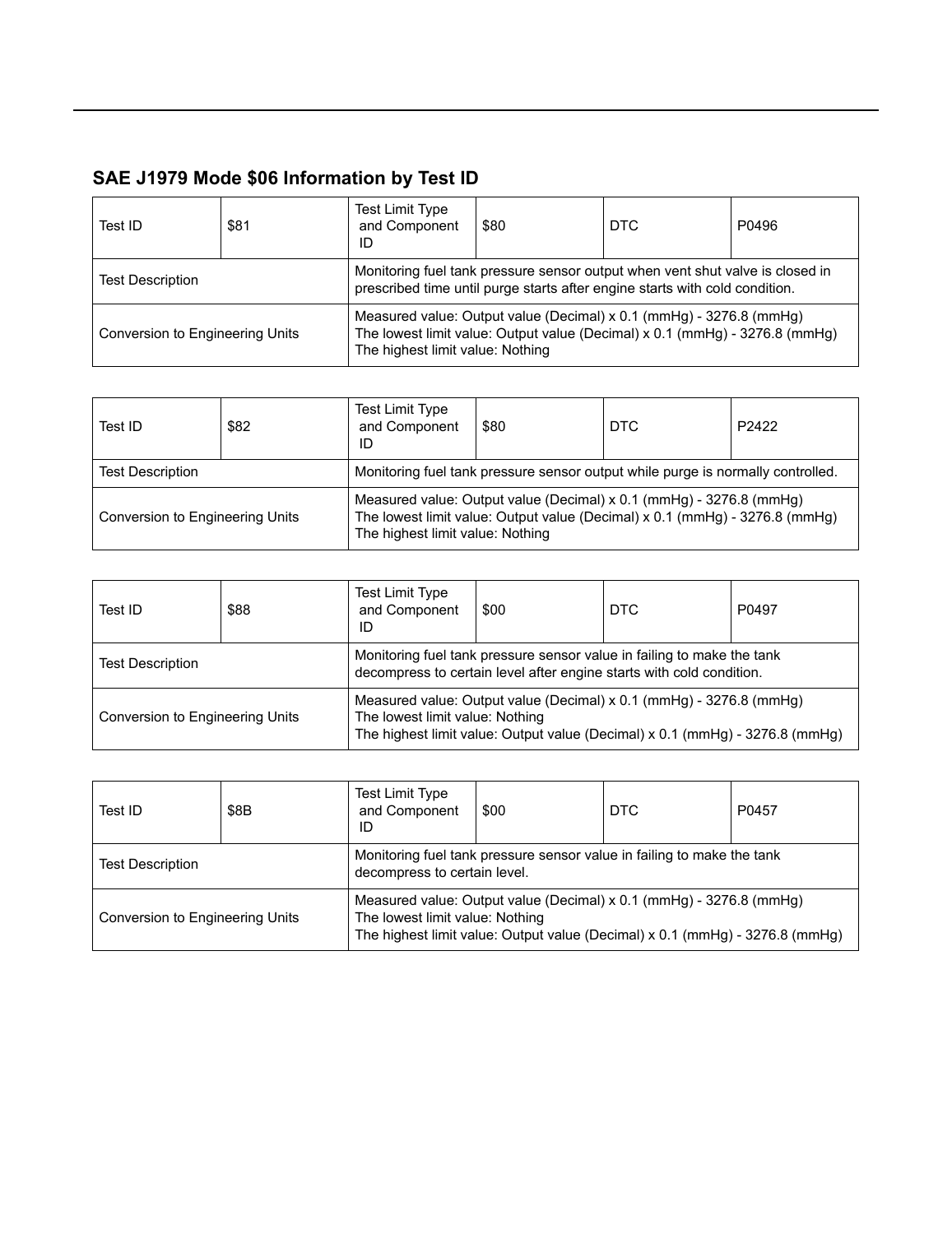| Test ID                         | \$8D | <b>Test Limit Type</b><br>and Component<br>ID                                                                                                                                                                                                         | \$00 | DTC                                                                                                                                                 | P0457 |
|---------------------------------|------|-------------------------------------------------------------------------------------------------------------------------------------------------------------------------------------------------------------------------------------------------------|------|-----------------------------------------------------------------------------------------------------------------------------------------------------|-------|
| <b>Test Description</b>         |      | Monitoring the difference of fuel tank pressure sensor output just before purge is<br>paused after engine starts with cold condition and then the tank is decompressed<br>to certain level, and after leak check mode starts and passes certain time. |      |                                                                                                                                                     |       |
| Conversion to Engineering Units |      | The lowest limit value: Nothing                                                                                                                                                                                                                       |      | Measured value: Output value (Decimal) x 0.1 (mmHg) - 3276.8 (mmHg)<br>The highest limit value: Output value (Decimal) x 0.1 (mmHg) - 3276.8 (mmHg) |       |

| Test ID                                                                                    | \$8F | Test Limit Type<br>and Component<br>ID | \$80 | DTC                                                                                                                                                | P <sub>2422</sub> |
|--------------------------------------------------------------------------------------------|------|----------------------------------------|------|----------------------------------------------------------------------------------------------------------------------------------------------------|-------------------|
| Monitoring fuel tank pressure sensor output when engine starts.<br><b>Test Description</b> |      |                                        |      |                                                                                                                                                    |                   |
| Conversion to Engineering Units                                                            |      | The highest limit value: Nothing       |      | Measured value: Output value (Decimal) x 0.1 (mmHg) - 3276.8 (mmHg)<br>The lowest limit value: Output value (Decimal) x 0.1 (mmHg) - 3276.8 (mmHg) |                   |

| Test ID                                | \$90 | <b>Test Limit Type</b><br>and Component<br>ID                                                                                                                      | \$00                                                                                                                                                | <b>DTC</b> | P0442 |
|----------------------------------------|------|--------------------------------------------------------------------------------------------------------------------------------------------------------------------|-----------------------------------------------------------------------------------------------------------------------------------------------------|------------|-------|
| <b>Test Description</b>                |      | Monitoring fuel tank pressure sensor output until purge starts after engine starts<br>with cold condition and then PCS opening malfunction monitoring is finished. |                                                                                                                                                     |            |       |
| <b>Conversion to Engineering Units</b> |      | The lowest limit value: Nothing                                                                                                                                    | Measured value: Output value (Decimal) x 0.1 (mmHg) - 3276.8 (mmHg)<br>The highest limit value: Output value (Decimal) x 0.1 (mmHg) - 3276.8 (mmHg) |            |       |

| Test ID                         | \$91 | <b>Test Limit Type</b><br>and Component<br>ID                                                                                                                                          | \$80 | <b>DTC</b> | P0442 |  |
|---------------------------------|------|----------------------------------------------------------------------------------------------------------------------------------------------------------------------------------------|------|------------|-------|--|
| <b>Test Description</b>         |      | Monitoring the difference between maximum and minimum of prescribed fuel<br>tank pressure sensor output in prescribed time after engine start switch cold<br>condition.                |      |            |       |  |
| Conversion to Engineering Units |      | Measured value: Output value (Decimal) x 0.1 (mmHg) - 3276.8 (mmHg)<br>The lowest limit value: Output value (Decimal) x 0.1 (mmHg) - 3276.8 (mmHg)<br>The highest limit value: Nothing |      |            |       |  |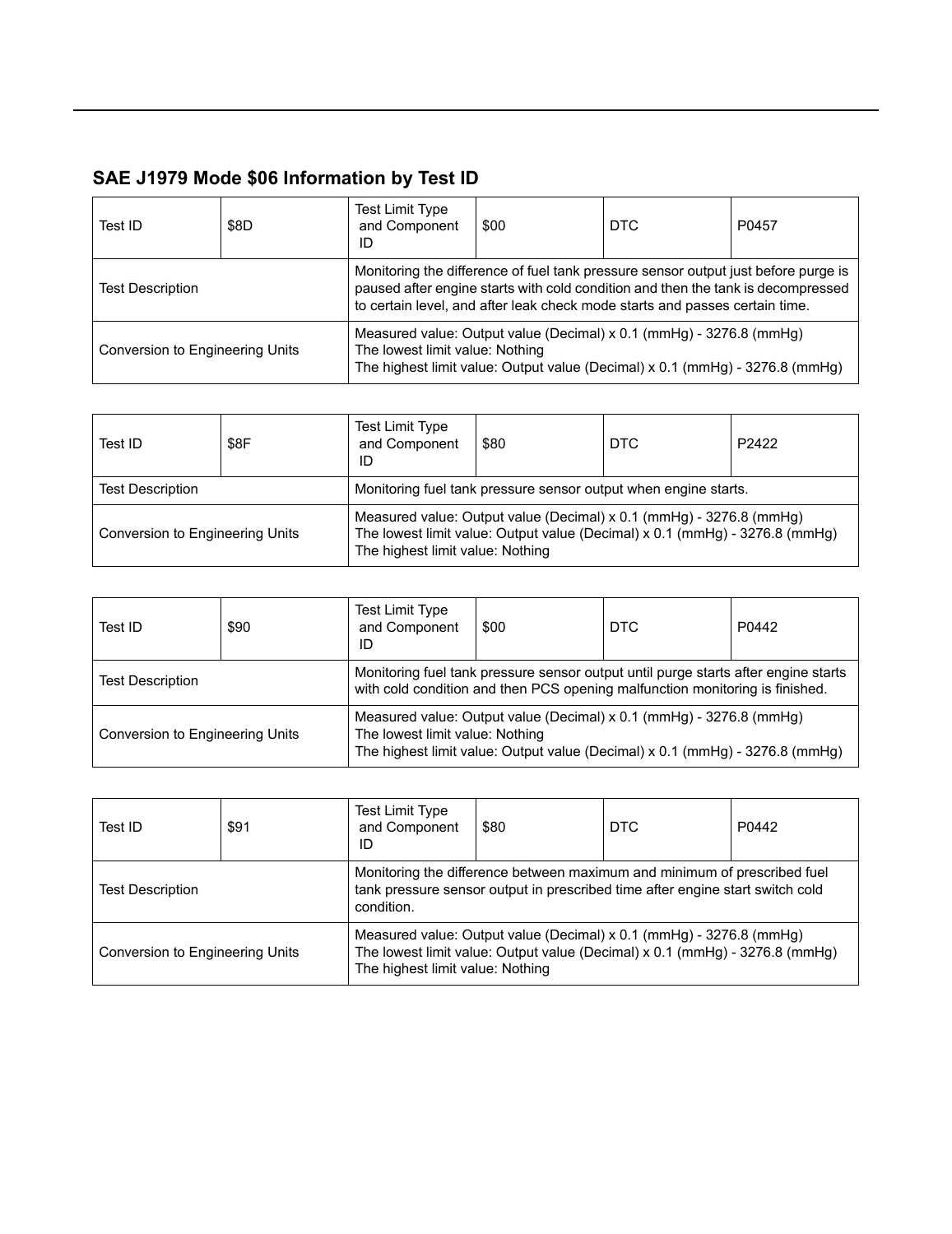| Test ID                         | \$92 | <b>Test Limit Type</b><br>and Component<br>ID | \$80                                                                                                                                                                                                                                                  | <b>DTC</b> | P0442 |
|---------------------------------|------|-----------------------------------------------|-------------------------------------------------------------------------------------------------------------------------------------------------------------------------------------------------------------------------------------------------------|------------|-------|
| <b>Test Description</b>         |      |                                               | Monitoring the difference of fuel tank pressure sensor output just before purge is<br>paused after engine starts with cold condition and then the tank is decompressed<br>to certain level, and after leak check mode starts and passes certain time. |            |       |
| Conversion to Engineering Units |      | The highest limit value: Nothing              | Measured value: Output value (Decimal) x 0.1 (mmHg) - 3276.8 (mmHg)<br>The lowest limit value: Output value (Decimal) x 0.1 (mmHg) - 3276.8 (mmHg)                                                                                                    |            |       |

| Test ID                         | \$93 | <b>Test Limit Type</b><br>and Component<br>ID | \$00                                                                                                                                                       | DTC                                                               | P0442 |
|---------------------------------|------|-----------------------------------------------|------------------------------------------------------------------------------------------------------------------------------------------------------------|-------------------------------------------------------------------|-------|
| <b>Test Description</b>         |      |                                               | Monitoring fluctuation in fuel tank divided the fluctuation during leak check mode<br>by leak check time after fuel tank is decompressed to certain level. |                                                                   |       |
| Conversion to Engineering Units |      | The lowest limit value: Nothing               | Measured value: Output value (Decimal) x 0.1 (mmHg/min.)                                                                                                   | The highest limit value: Output value (Decimal) x 0.1 (mmHg/min.) |       |

| Test ID                                                                                                                               | \$94 | <b>Test Limit Type</b><br>and Component<br>ID | \$00                                                                                                                                                                                   | <b>DTC</b> | P0456 |  |  |
|---------------------------------------------------------------------------------------------------------------------------------------|------|-----------------------------------------------|----------------------------------------------------------------------------------------------------------------------------------------------------------------------------------------|------------|-------|--|--|
| Monitoring fuel tank pressure sensor output in prescribed time after engine starts<br><b>Test Description</b><br>with cold condition. |      |                                               |                                                                                                                                                                                        |            |       |  |  |
| Conversion to Engineering Units                                                                                                       |      |                                               | Measured value: Output value (Decimal) x 0.1 (mmHg) - 3276.8 (mmHg)<br>The lowest limit value: Nothing<br>The highest limit value: Output value (Decimal) x 0.1 (mmHg) - 3276.8 (mmHg) |            |       |  |  |

| Test ID                         | \$95 | <b>Test Limit Type</b><br>and Component<br>ID | \$80                                                                                                                                                                                                                                                  | <b>DTC</b> | P0456 |
|---------------------------------|------|-----------------------------------------------|-------------------------------------------------------------------------------------------------------------------------------------------------------------------------------------------------------------------------------------------------------|------------|-------|
| <b>Test Description</b>         |      |                                               | Monitoring the difference of fuel tank pressure sensor output just before purge is<br>paused after engine starts with cold condition and then the tank is decompressed<br>to certain level, and after leak check mode starts and passes certain time. |            |       |
| Conversion to Engineering Units |      | The highest limit value: Nothing              | Measured value: Output value (Decimal) x 0.1 (mmHg) - 3276.8 (mmHg)<br>The lowest limit value: Output value (Decimal) x 0.1 (mmHg) - 3276.8 (mmHg)                                                                                                    |            |       |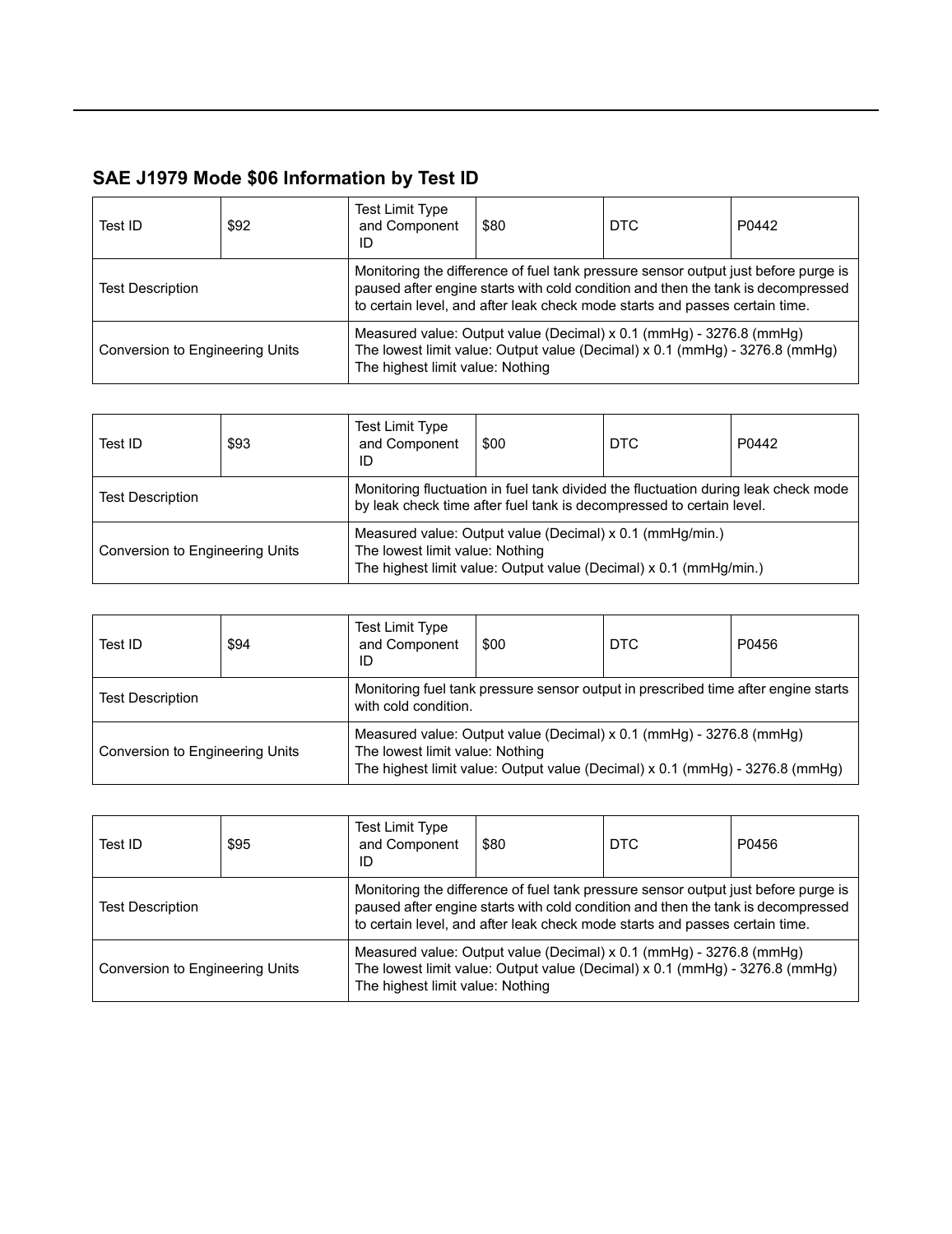| Test ID                         | \$96 | <b>Test Limit Type</b><br>and Component<br>ID | \$00                                                                                                                                                            | <b>DTC</b>                                                        | P0456 |
|---------------------------------|------|-----------------------------------------------|-----------------------------------------------------------------------------------------------------------------------------------------------------------------|-------------------------------------------------------------------|-------|
| <b>Test Description</b>         |      |                                               | Monitoring fluctuation in fuel tank divided the fluctuation during leak check mode<br>by leak check mode time after fuel tank is decompressed to certain level. |                                                                   |       |
| Conversion to Engineering Units |      | The lowest limit value: Nothing               | Measured value: Output value (Decimal) x 0.1 (mmHg/min.)                                                                                                        | The highest limit value: Output value (Decimal) x 0.1 (mmHg/min.) |       |

| Test ID                         | \$97 | <b>Test Limit Type</b><br>and Component<br>ID | \$00                                                                                                                                                            | DTC                                                               | P0456 |
|---------------------------------|------|-----------------------------------------------|-----------------------------------------------------------------------------------------------------------------------------------------------------------------|-------------------------------------------------------------------|-------|
| <b>Test Description</b>         |      |                                               | Monitoring fluctuation in fuel tank divided the fluctuation during leak check mode<br>by leak check mode time after fuel tank is decompressed to certain level. |                                                                   |       |
| Conversion to Engineering Units |      | The lowest limit value: Nothing               | Measured value: Output value (Decimal) x 0.1 (mmHg/min.)                                                                                                        | The highest limit value: Output value (Decimal) x 0.1 (mmHg/min.) |       |

| Test ID                         | \$9A | Test Limit Type<br>and Component<br>ID | \$00                                                               | DTC                                                              | P0456 |  |  |  |
|---------------------------------|------|----------------------------------------|--------------------------------------------------------------------|------------------------------------------------------------------|-------|--|--|--|
| <b>Test Description</b>         |      |                                        | Fuel tank pressure increase changing degree after the engine stop. |                                                                  |       |  |  |  |
| Conversion to Engineering Units |      | The lowest limit value lift: Nothing   | Measured value lift: Output value (Decimal) / 1024 - 32            | The highest limit value lift: Output value (Decimal) / 1024 - 32 |       |  |  |  |

| Test ID                         | \$9B | <b>Test Limit Type</b><br>and Component<br>ID                      | \$00                                                                                                                        | <b>DTC</b> | P0456 |  |  |
|---------------------------------|------|--------------------------------------------------------------------|-----------------------------------------------------------------------------------------------------------------------------|------------|-------|--|--|
| <b>Test Description</b>         |      | Fuel tank pressure increase changing degree after the engine stop. |                                                                                                                             |            |       |  |  |
| Conversion to Engineering Units |      | The lowest limit value lift: Nothing                               | Measured value lift: Output value (Decimal) / 32 - 1024<br>The highest limit value lift: Output value (Decimal) / 32 - 1024 |            |       |  |  |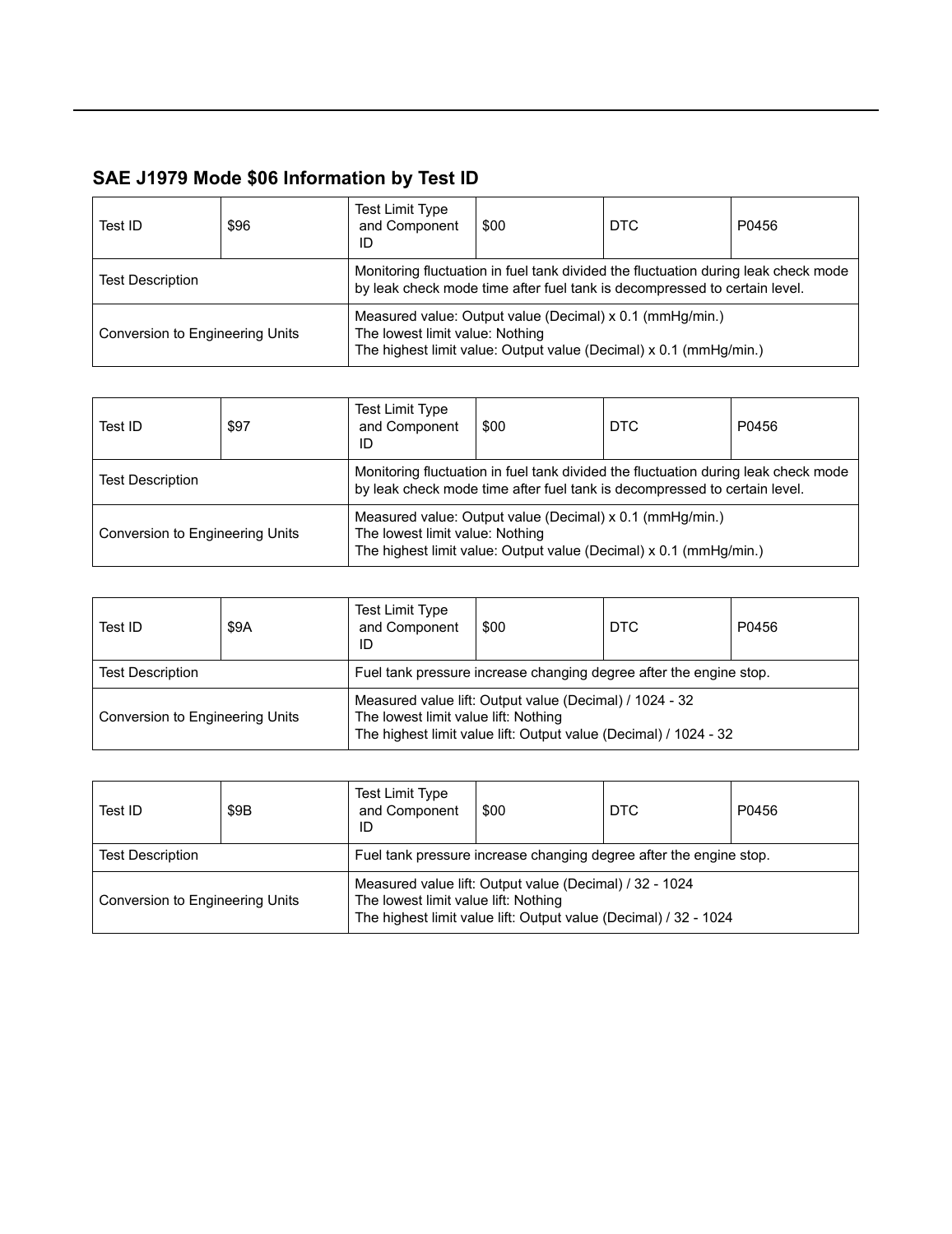| Test ID                         | \$9C | <b>Test Limit Type</b><br>and Component<br>ID                                  | \$00                                                                                                                      | DTC | P0456 |  |  |
|---------------------------------|------|--------------------------------------------------------------------------------|---------------------------------------------------------------------------------------------------------------------------|-----|-------|--|--|
| <b>Test Description</b>         |      | Fuel tank pressure atmospheric pressure stagnation time after the engine stop. |                                                                                                                           |     |       |  |  |
| Conversion to Engineering Units |      | The lowest limit value lift: Nothing                                           | Measured value lift: Output value (Decimal) x 1 (sec.)<br>The highest limit value lift: Output value (Decimal) x 1 (sec.) |     |       |  |  |

| Test ID                         | \$9D | Component ID                                                   | \$00                                                                                                                    | <b>DTC</b> | P0456 |
|---------------------------------|------|----------------------------------------------------------------|-------------------------------------------------------------------------------------------------------------------------|------------|-------|
| <b>Test Description</b>         |      | Fuel tank pressure when tank air opened after the engine stop. |                                                                                                                         |            |       |
| Conversion to Engineering Units |      | The lowest limit value: Nothing                                | Measured value: Output value (Decimal) x 0.001 (mmHg)<br>The highest limit value: Output value (Decimal) x 0.001 (mmHg) |            |       |

| Test ID                         | \$9E                                                                                                               | Test Limit Type<br>and Component<br>ID | \$00                                                                                                                            | <b>DTC</b> | P0456 |
|---------------------------------|--------------------------------------------------------------------------------------------------------------------|----------------------------------------|---------------------------------------------------------------------------------------------------------------------------------|------------|-------|
| <b>Test Description</b>         | Sensor flickering integrated time during waiting for fuel tank pressure sensor<br>stability after the engine stop. |                                        |                                                                                                                                 |            |       |
| Conversion to Engineering Units |                                                                                                                    | The lowest limit value lift: Nothing   | Measured value lift: Output value (Decimal) x 0.08 (sec.)<br>The highest limit value lift: Output value (Decimal) x 0.08 (sec.) |            |       |

| Test ID                         | \$B <sub>0</sub>                                                                                                                                                                                                                                                       | <b>Test Limit Type</b><br>and Component<br>ID | \$00                                                                                                                                                       | DTC | P0497 |
|---------------------------------|------------------------------------------------------------------------------------------------------------------------------------------------------------------------------------------------------------------------------------------------------------------------|-----------------------------------------------|------------------------------------------------------------------------------------------------------------------------------------------------------------|-----|-------|
| <b>Test Description</b>         | Difference of the fuel tank pressure sensor value and when opened to air, when<br>the purge flow integrataed value reached above the specified value at the time<br>when decreasing the fuel tank pressure to the specified negative pressure after<br>the cold start. |                                               |                                                                                                                                                            |     |       |
| Conversion to Engineering Units |                                                                                                                                                                                                                                                                        | The lowest limit value: Nothing               | Measured value: Output value (Decimal) x 0.1 (mmHg) - 3276.8 (mmHg)<br>The highest limit value: Output value (Decimal) $\times$ 0.1 (mmHg) - 3276.8 (mmHg) |     |       |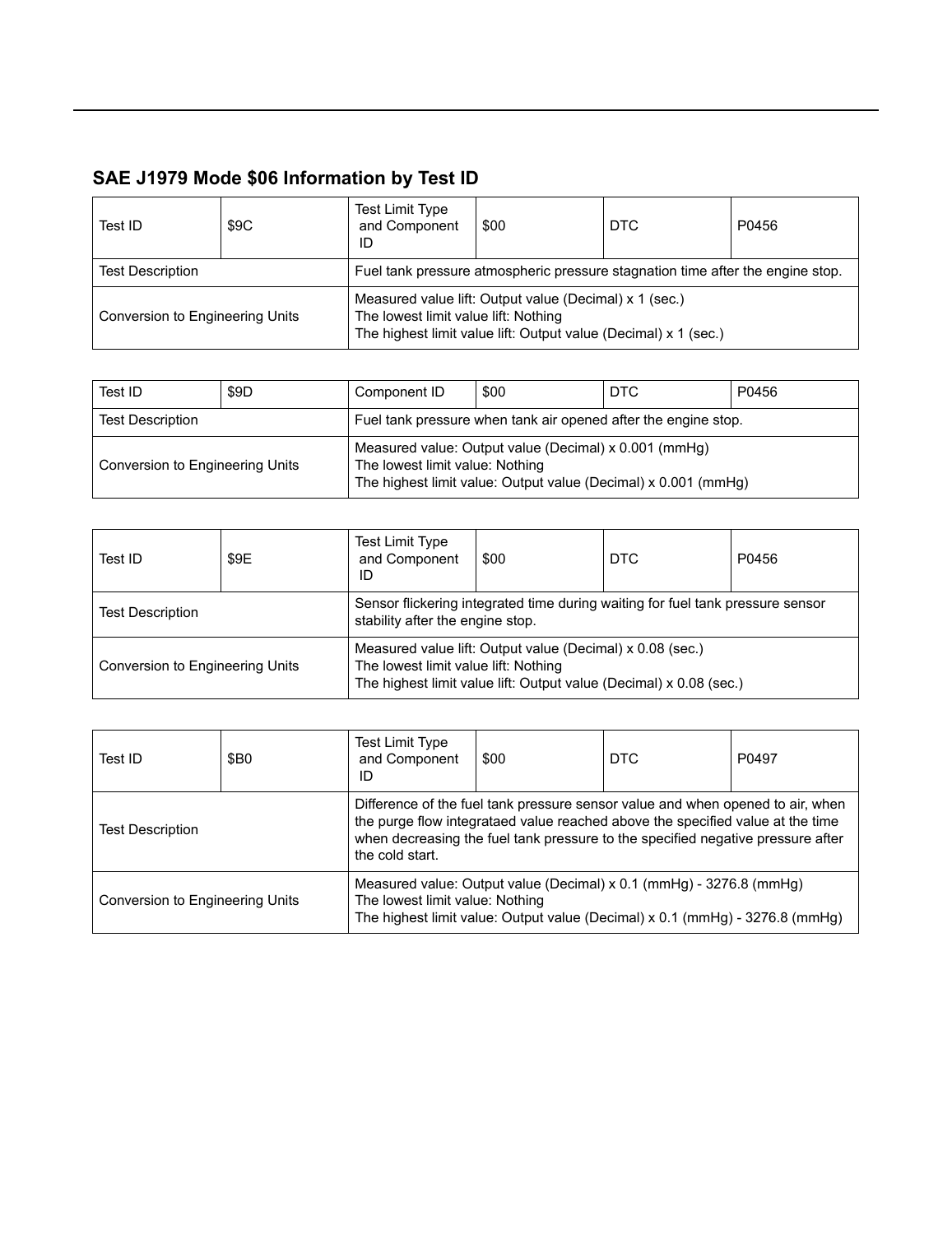| Test ID                         | \$B1                                                                                                                                                                                                                                                                   | <b>Test Limit Type</b><br>and Component<br>ID                                                                                                                                          | \$00 | <b>DTC</b> | P0497 |  |
|---------------------------------|------------------------------------------------------------------------------------------------------------------------------------------------------------------------------------------------------------------------------------------------------------------------|----------------------------------------------------------------------------------------------------------------------------------------------------------------------------------------|------|------------|-------|--|
| <b>Test Description</b>         | Difference of the fuel tank pressure sensor value and when opened to air, when<br>the purge flow integrataed value reached above the specified value at the time<br>when decreasing the fuel tank pressure to the specified negative pressure after<br>the cold start. |                                                                                                                                                                                        |      |            |       |  |
| Conversion to Engineering Units |                                                                                                                                                                                                                                                                        | Measured value: Output value (Decimal) x 0.1 (mmHg) - 3276.8 (mmHg)<br>The lowest limit value: Nothing<br>The highest limit value: Output value (Decimal) x 0.1 (mmHg) - 3276.8 (mmHg) |      |            |       |  |

| Test ID                         | <b>\$B2</b>                                                                                                                                                  | <b>Test Limit Type</b><br>and Component<br>ID | \$00                                                                                                                                                | <b>DTC</b> | P0457 |
|---------------------------------|--------------------------------------------------------------------------------------------------------------------------------------------------------------|-----------------------------------------------|-----------------------------------------------------------------------------------------------------------------------------------------------------|------------|-------|
| <b>Test Description</b>         | Fuel tank pressure sensor value when tried to decrease pressure to the specified<br>negative pressure but cannot decrease the pressure after the cold start. |                                               |                                                                                                                                                     |            |       |
| Conversion to Engineering Units |                                                                                                                                                              | The lowest limit value: Nothing               | Measured value: Output value (Decimal) x 0.1 (mmHg) - 3276.8 (mmHg)<br>The highest limit value: Output value (Decimal) x 0.1 (mmHg) - 3276.8 (mmHg) |            |       |

| Test ID                         | \$B <sub>3</sub> | <b>Test Limit Type</b><br>and Component<br>ID                                                                                                                | \$00                                                | <b>DTC</b>                                                   | P0457 |  |
|---------------------------------|------------------|--------------------------------------------------------------------------------------------------------------------------------------------------------------|-----------------------------------------------------|--------------------------------------------------------------|-------|--|
| <b>Test Description</b>         |                  | Fuel tank pressure sensor value when tried to decrease pressure to the specified<br>negative pressure but cannot decrease the pressure after the cold start. |                                                     |                                                              |       |  |
| Conversion to Engineering Units |                  | The lowest limit value: Nothing                                                                                                                              | Measured value: Output value (Decimal) x 0.1 (mmHg) | The highest limit value: Output value (Decimal) x 0.1 (mmHg) |       |  |

| Test ID                                                                                                                                                                                 | <b>\$B4</b> | <b>Test Limit Type</b><br>and Component<br>ID | \$00                                                                                                                                                | DTC | P0457 |
|-----------------------------------------------------------------------------------------------------------------------------------------------------------------------------------------|-------------|-----------------------------------------------|-----------------------------------------------------------------------------------------------------------------------------------------------------|-----|-------|
| Fuel tank pressure sensor value when tried to decrease pressure to the specified<br><b>Test Description</b><br>negative pressure but cannot decrease the pressure after the cold start. |             |                                               |                                                                                                                                                     |     |       |
| Conversion to Engineering Units                                                                                                                                                         |             | The lowest limit value: Nothing               | Measured value: Output value (Decimal) x 0.1 (mmHg) - 3276.8 (mmHg)<br>The highest limit value: Output value (Decimal) x 0.1 (mmHg) - 3276.8 (mmHg) |     |       |